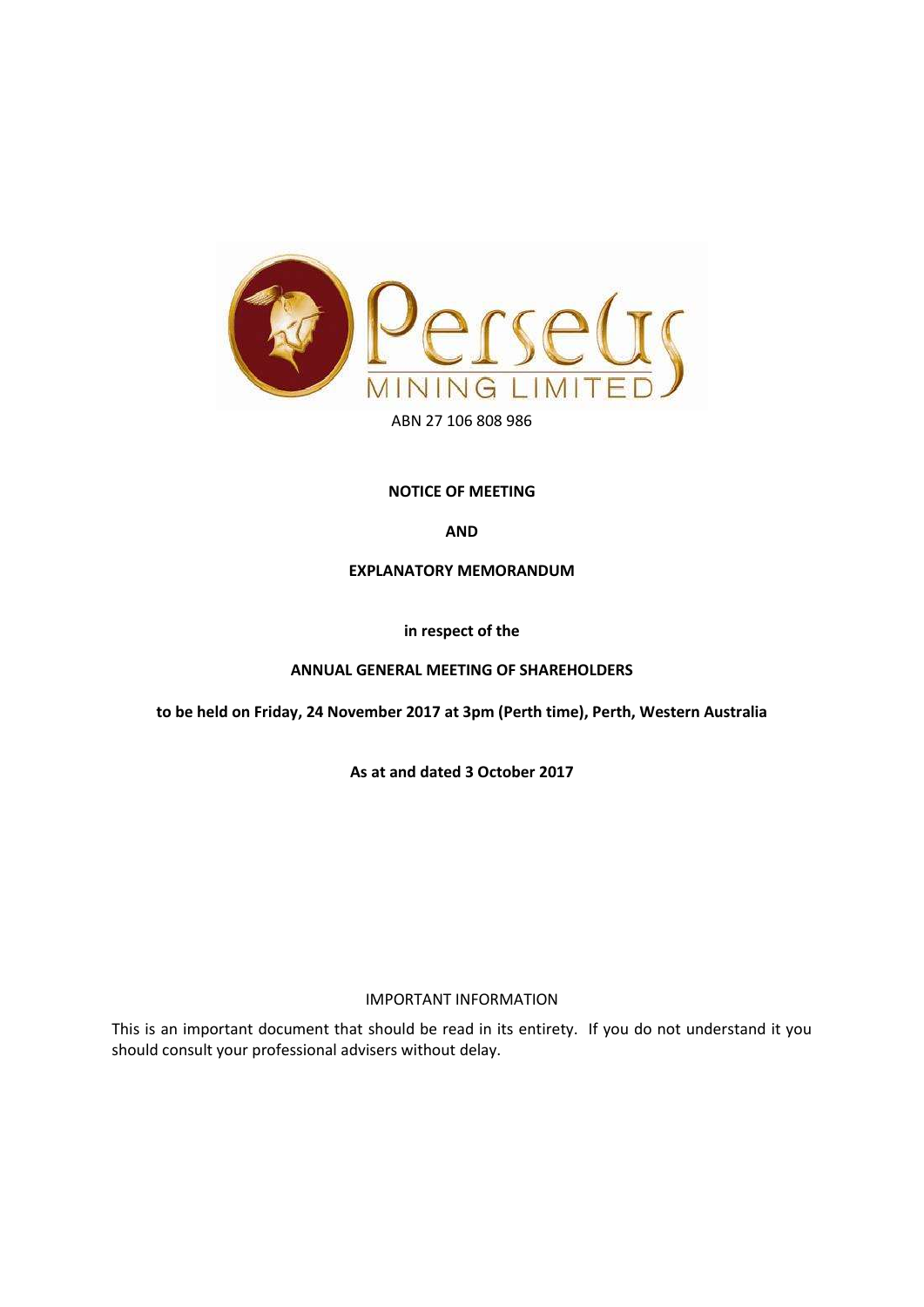

#### **NOTICE OF MEETING**

**NOTICE IS HEREBY GIVEN** that the annual general meeting (the "**Meeting**") of holders of ordinary shares (the "**Shareholders**") of Perseus Mining Limited (the "**Company**") will be held at the Four Points by Sheraton hotel, 707 Wellington Street, Perth, Western Australia on Friday, 24 November 2017 at 3.00 p.m. (Perth time) for the purpose of transacting the business set out below.

The enclosed explanatory memorandum ("**Explanatory Memorandum**") accompanies and forms part of this Notice of Meeting.

#### **AGENDA**

#### **ORDINARY BUSINESS**

#### **1. Financial Report for the Year Ended 30 June 2017**

To receive and consider the financial report of the Company for the year ended 30 June 2017, together with the reports by the directors and auditors thereon.

#### **2. Resolution 1 – Adoption of Remuneration Report**

To consider and, if thought fit, to pass the following resolution as an ordinary resolution in accordance with section 250R(2) of the *Corporations Act 2001 (Cth)* (the "**Corporations Act**"*)*:

"That the Remuneration Report as set out in the Directors' Report section of the 2017 Annual Report of the Company be adopted."

*Note: The vote on this resolution is advisory only and does not bind the directors or the Company.* 

#### *Voting Exclusion applies and is described below.*

#### **3. Resolution 2 - Re-Election of Mr Sean Harvey as a Director**

To consider and, if thought fit, to pass the following resolution as an ordinary resolution:

"That Mr Sean Harvey, who retires in accordance with Clause 3.6 of the Constitution of the Company and, being eligible, offers himself for re-election, be and is hereby re-elected as a director of the Company."

#### **4. Resolution 3 - Re-Election of Mr Michael Bohm as a Director**

To consider and, if thought fit, to pass the following resolution as an ordinary resolution:

"That Mr Michael Bohm, who retires in accordance with Clause 3.6 of the Constitution of the Company and, being eligible, offers himself for re-election, be and is hereby re-elected as a director of the Company."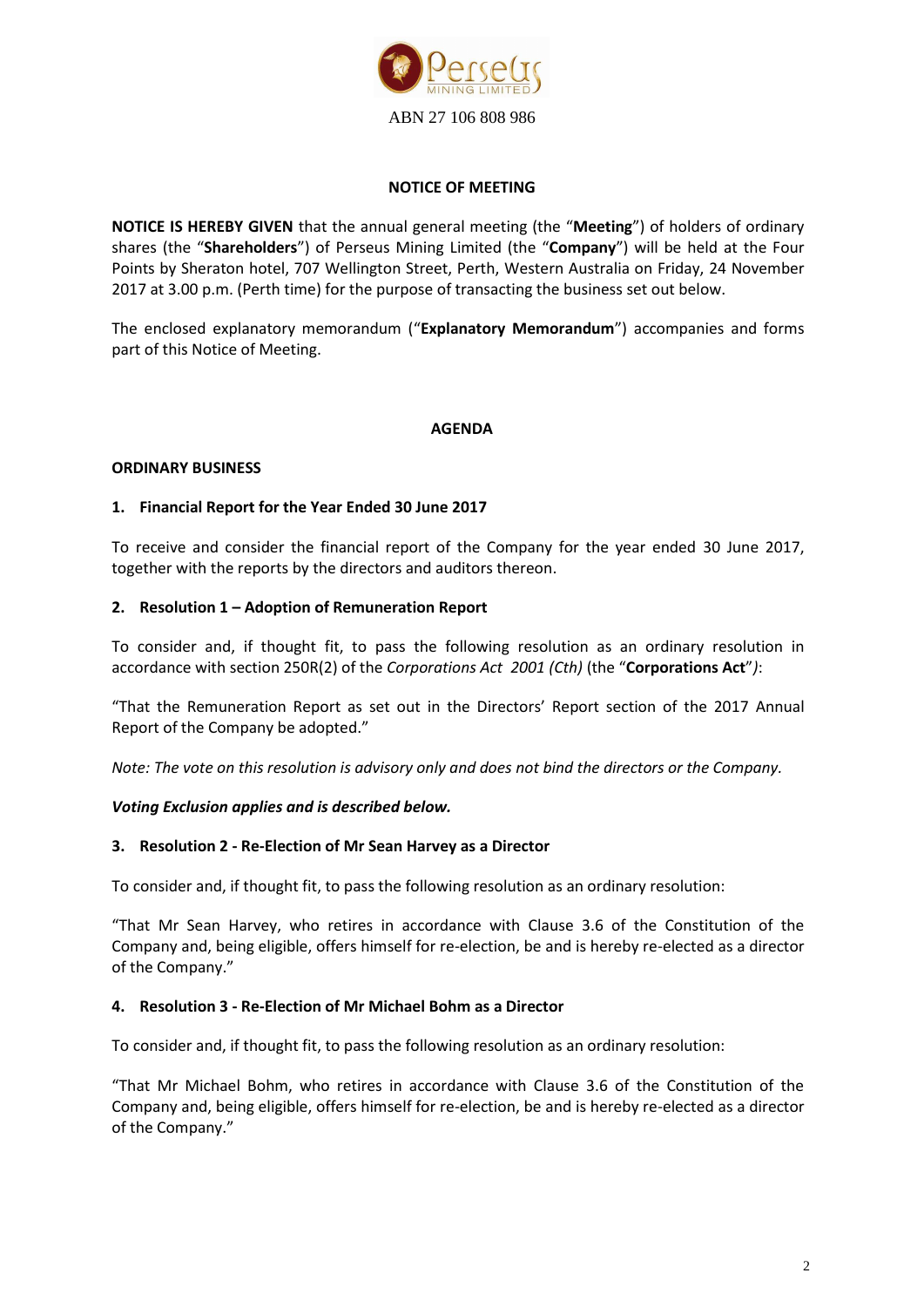

#### **5. Resolution 4 - Re-Election of Ms Sally-Anne Layman as a Director**

To consider and, if thought fit, to pass the following resolution as an ordinary resolution:

"That Ms Layman who has been appointed by the Board and who retires in accordance with Clause 3.3 of the Constitution of the Company and, being eligible, offers herself for re-election, be and is hereby re-elected as a director of the Company."

#### **6. Resolution 5 – Renewal of Performance Rights Plan**

To consider and, if thought fit, to pass the following as an ordinary resolution:

"That, for the purposes of ASX Listing Rule 7.2, Exception 9(b), section 613 of the TSX Company Manual, and all other purposes, the directors be and are hereby authorised to maintain the performance rights plan of the Company known as the "Perseus Mining Limited Performance Rights Plan" (the "PR Plan"), a summary of which is set out in the Explanatory Memorandum accompanying this Notice, and the grant of Performance Rights and the issue of shares thereunder, be and is hereby approved as an exception to ASX Listing Rule 7.1, provided that the Company shall only have the ability to issue Performance Rights thereunder until 23 November 2020, whereupon the PR Plan must be re-approved by Shareholders."

#### **Voting Exclusion applies and is described below.**

#### **7. Resolution 6 – Approval of Issue of Performance Rights to Mr Quartermaine**

To consider and, if thought fit, to pass the following resolution as an ordinary resolution:

"That for the purposes of Listing Rule 10.14 and for all other purposes, the issue of Performance Rights under the Performance Rights Plan to Mr Jeffrey Quartermaine on the terms set out in the Explanatory Memorandum accompanying this Notice, be and is hereby approved."

#### *Voting Exclusion applies and is described below.*

#### **8. Resolution 7 – Approval of Issue of Performance Rights to Mr Carson**

To consider and, if thought fit, to pass the following resolution as an ordinary resolution:

"That for the purposes of Listing Rule 10.14 and for all other purposes, the issue of Performance Rights under the Performance Rights Plan to Mr Colin Carson on the terms set out in the Explanatory Memorandum accompanying this Notice, be and is hereby approved."

#### *Voting Exclusion applies and is described below.*

#### **9. Resolution 8 – Change of Auditor**

To consider and, if thought fit, to pass the following resolution as an ordinary resolution:

"That, for the purposes of section 327B of the Corporations Act and for all other purposes, PWC, having been nominated to act as the Company's auditor and having consented to act, be and are hereby appointed as the Company's auditor, effective immediately."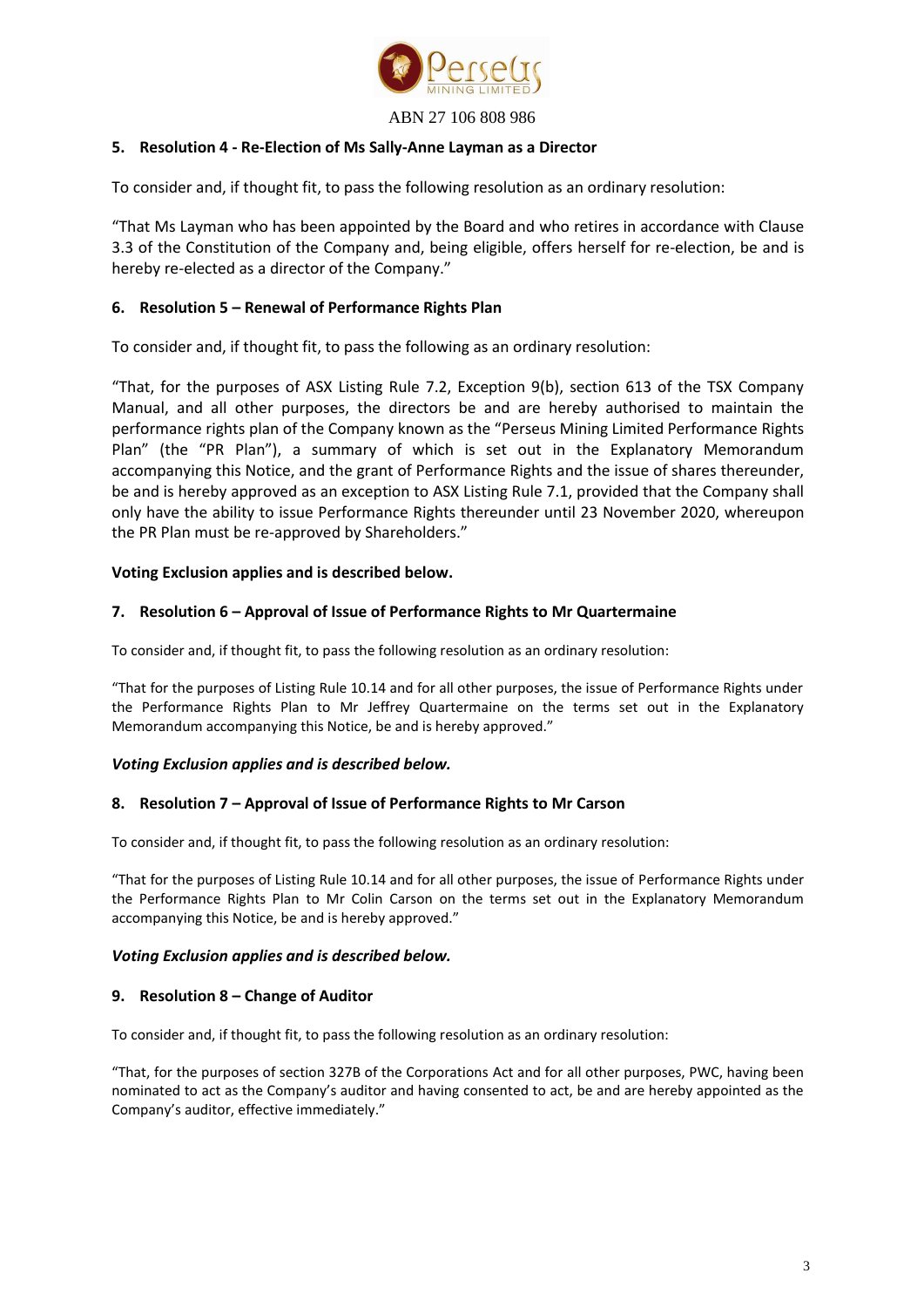

#### **GENERAL BUSINESS**

#### **10. To transact any other business which may lawfully be brought forward.**

Accompanying this Notice of Meeting is (i) an explanatory memorandum, which provides additional information relating to the matters to be dealt with at the Meeting; and (ii) a Form of Proxy or a Voting Instruction Form ("**VIF**").

#### **Voting Exclusions and Explanatory Notes**

Voting restrictions apply to Resolutions 1, 5, 6 and 7 as follows**.** 

A vote on Resolutions 1 and 5 must not be cast (in any capacity) by or [on behalf of](http://www.austlii.edu.au/au/legis/cth/consol_act/ca2001172/s9.html#on_behalf_of) either of the following [persons:](http://www.austlii.edu.au/au/legis/cth/consol_act/ca2001172/s761a.html#person)

- (a) a [member](http://www.austlii.edu.au/au/legis/cth/consol_act/ca2001172/s9.html#member) of the [key management](http://www.austlii.edu.au/au/legis/cth/consol_act/ca2001172/s9.html#key_management_personnel) [personnel,](http://www.austlii.edu.au/au/legis/cth/consol_act/ca2001172/s9.html#key_management_personnel) details of whose [remuneration](http://www.austlii.edu.au/au/legis/cth/consol_act/ca2001172/s9.html#remuneration) are [included](http://www.austlii.edu.au/au/legis/cth/consol_act/ca2001172/s9.html#included) in the [Remuneration](http://www.austlii.edu.au/au/legis/cth/consol_act/ca2001172/s9.html#remuneration_report) [Report;](http://www.austlii.edu.au/au/legis/cth/consol_act/ca2001172/s9.html#remuneration_report)
- (b) a [closely related party](http://www.austlii.edu.au/au/legis/cth/consol_act/ca2001172/s9.html#closely_related_party) of such a [member](http://www.austlii.edu.au/au/legis/cth/consol_act/ca2001172/s9.html#member) which includes a spouse, dependent, certain other close family members as well as any companies controlled by the member.

However, [a person](http://www.austlii.edu.au/au/legis/cth/consol_act/ca2001172/s761a.html#person) (the "Voter") described above may cast a vote on these Resolutions as a proxy if the vote is not cast [on behalf of](http://www.austlii.edu.au/au/legis/cth/consol_act/ca2001172/s9.html#on_behalf_of) [a person](http://www.austlii.edu.au/au/legis/cth/consol_act/ca2001172/s761a.html#person) described above and either:

- (a) the Voter is appointed as a proxy by writing that specifies the way the proxy is to vote on the resolution; or
- (b) the Voter is the chair of the Meeting and the appointment of the chair as proxy:
	- (i) does not specify the way the proxy is to vote on the resolution; and
	- (ii) expressly authorises the chair to exercise the proxy even if the resolution is connected directly or indirectly with the [remuneration](http://www.austlii.edu.au/au/legis/cth/consol_act/ca2001172/s9.html#remuneration) of a [member](http://www.austlii.edu.au/au/legis/cth/consol_act/ca2001172/s9.html#member) of the [key management personnel](http://www.austlii.edu.au/au/legis/cth/consol_act/ca2001172/s9.html#key_management_personnel) for the [Company.](http://www.austlii.edu.au/au/legis/cth/consol_act/ca2001172/s9.html#company)

Directors (who, by definition, form part of the key management personnel in any case) or any of their associates must not cast votes in relation to Resolutions 1 and 5 except as a proxy in the circumstances described above.

If you wish to appoint a member of the key management personnel (which includes each of the directors and the Chair) as your proxy, please read the voting exclusion above and in the proxy form carefully. Shareholders are encouraged to direct their proxies how to vote.

In relation to Resolution 6, the Company will disregard any votes cast by Mr Quartermaine, Mr Carson and any of their associates.

In relation to Resolution 7, the Company will disregard any votes cast by Mr Quartermaine, Mr Carson and any of their associates.

However, the Company need not disregard a vote in relation to Resolutions 6 and 7 if it is cast by a person as proxy for a person who is entitled to vote, in accordance with the directions on the Proxy Form or it is cast by the person chairing the Meeting as proxy for a person who is entitled to vote, in accordance with a direction on the Proxy Form to vote as the proxy decides.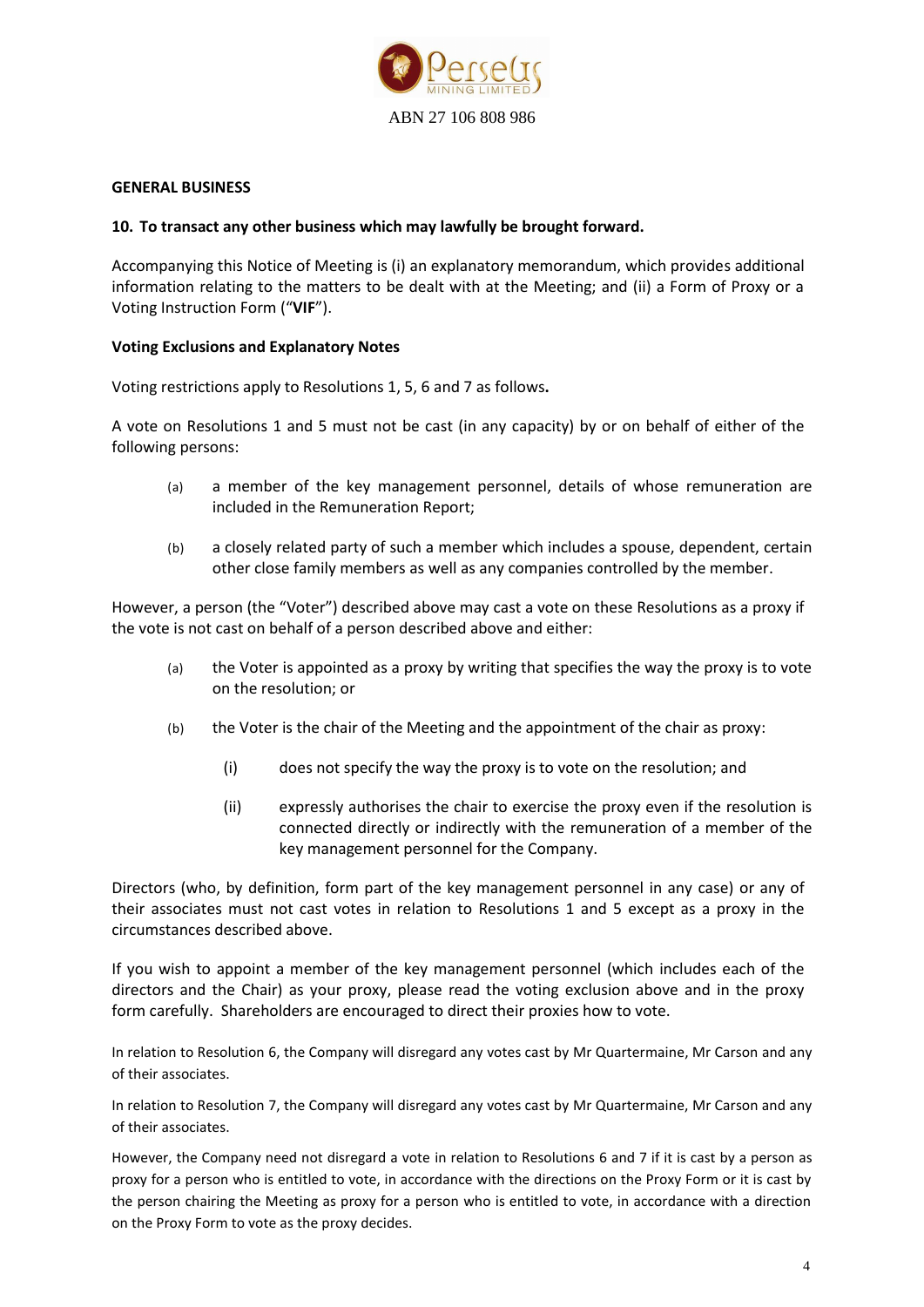

#### **How the Chair will vote available proxies**

The Chair of the Meeting intends to vote all available proxies in favour of all of the resolutions set out in the Notice. The proxy form expressly authorises the Chair to exercise undirected proxies in favour of remuneration related resolutions (Resolutions 1, 5, 6 and 7).

#### **Default to the Chair**

Any directed proxies that are not voted on a poll at the Meeting will automatically default to the Chair of the Meeting, who is required to vote those proxies as directed.

#### **Registered Shareholders**

A registered Shareholder may attend the Meeting in person or may be represented thereat by proxy. In accordance with section 249L of the Corporations Act, Shareholders are advised that:

- the proxy need not be a shareholder of the Company;
- each Shareholder may specify the way in which the proxy is to vote on each resolution or may allow the proxy to vote at his discretion; and
- a Shareholder who is entitled to cast two or more votes may appoint two proxies and may specify the proportion or number of votes each proxy is appointed to exercise. If no proportion or number is specified, then in accordance with section 249X(3) of the Corporations Act, each proxy may exercise half of the votes.

Accordingly, if you are a registered Shareholder of the Company and are unable to attend the Meeting in person, please execute the accompanying form of proxy in accordance with the instructions contained in the form and return it in accordance with the following:

- 1. **in respect of Shareholders registered on the Company's Australian share register**, prior to 3pm (Perth time) on Wednesday, 22 November 2017:
	- I. Online: at www.investorvote.com.au;
	- II. Mobile: scan the QR Code on the enclosed Proxy Form and follow the prompts;
	- III. by mail: complete and sign the enclosed Proxy Form and return to:

Computershare Investor Services Pty Limited

GPO Box 242, Melbourne VIC 3001 Australia;

IV. By Fax: complete and sign the enclosed Proxy Form and fax to:

Inside Australia 1800 783 447

Outside Australia +61 3 9473 2555;

V. Custodian voting: For Intermediary Online subscribers only (custodians) please visit [www.intermediaryonline.com](http://www.intermediaryonline.com/) to submit your voting intentions.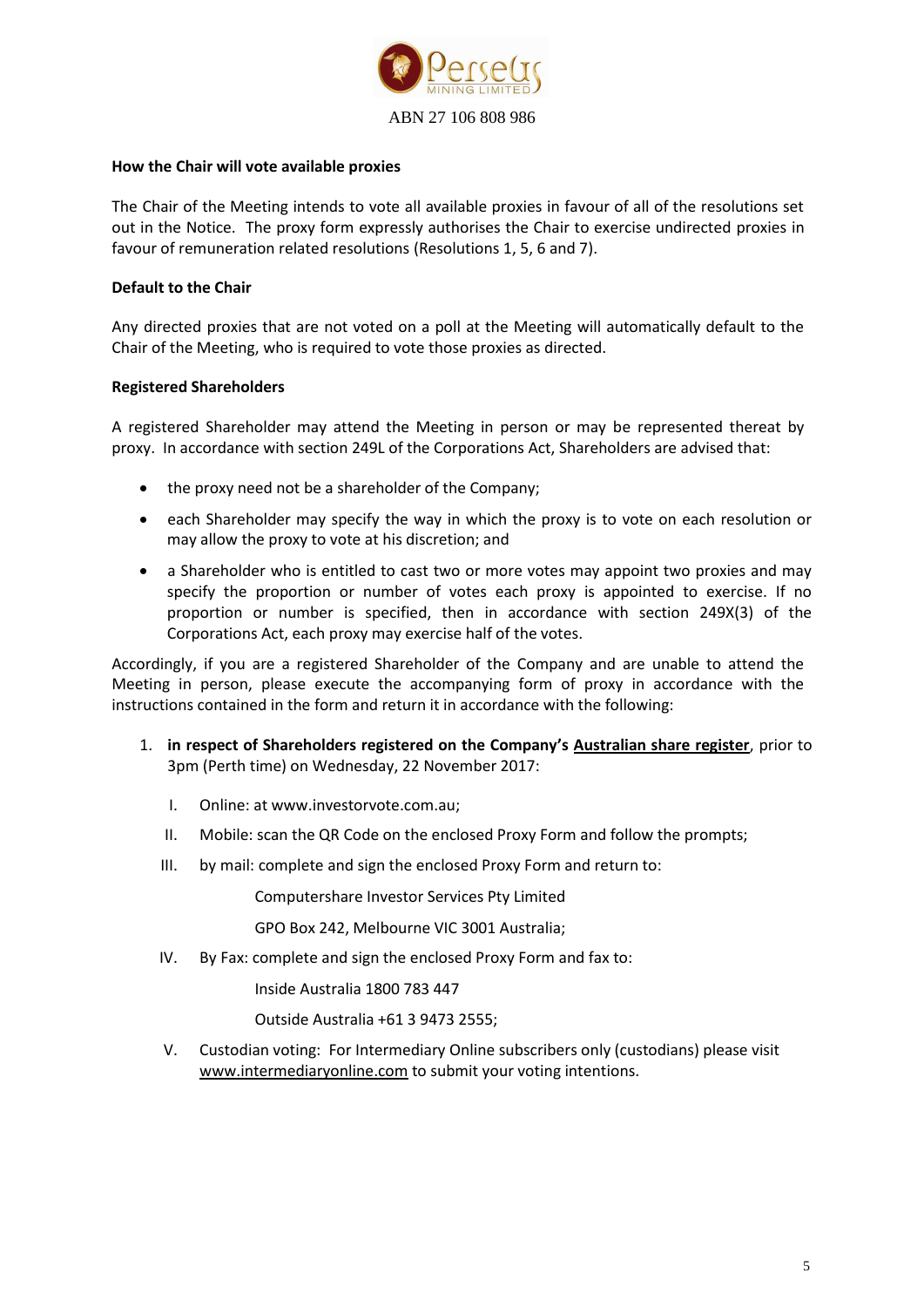

- 2. **in respect of Shareholders registered on the Company's Canadian register**, not later than 48 hours prior to the Meeting:
	- I. Online: at www.investorvote.com;
	- II. By mail: complete and sign the enclosed Proxy Form and return to: Computershare 8th Floor, 100 University Avenue Toronto, ON M5J 2Y1;
	- III. By Telephone: 1-866-732-VOTE (8683) Toll Free
- 2. **in respect of Shareholders holding shares through CREST in the United Kingdom**, prior to 3pm (GMT) on Monday, 20 November 2017:
	- I. Online: at [www.investorcentre.co.uk/eproxy;](http://www.investorcentre.co.uk/eproxy)
	- II. By mail: complete and sign the enclosed Form of Instruction and return to: Computershare Investor Services PLC The Pavilions Bridgwater Road Bristol BS99 6ZZ United Kingdom
	- III. Depositary Interest Holders who are CREST members and who wish to issue an instruction through the CREST electronic voting appointment service may do so by using the procedures described in the CREST manual (available from www.euroclear.com/CREST). CREST personal members or other CREST sponsored members, and those CREST members who have appointed a voting service provider(s), should refer to their CREST sponsor or voting services provider(s), who will be able to take the appropriate action on their behalf.

In order for instructions made using the CREST service to be valid, the appropriate CREST message (a CREST Voting Instruction) must be properly authenticated in accordance with the specifications of Euroclear UK & Ireland Limited (EUI) and must contain the information required for such instructions, as described in the CREST Manual (available vi[a www.euroclear.com/CREST\)](http://www.euroclear.com/CREST)

The message, regardless of whether it relates to the voting instruction or to an amendment to the instruction given to the Depositary must, in order to be valid, be transmitted so as to be received by the issuer's agent (ID 3RA50) no later than 3pm (GMT) on 20 November 2017. For this purpose, the time of receipt will be taken to be the time (as determined by the timestamp applied to the CREST Voting Instruction by the CREST applications host) from which the issuer's agent is able to retrieve the CREST Voting Instruction by enquiry to CREST in the manner prescribed by CREST.

CREST members and, where applicable, their CREST sponsors or voting service providers should note that EUI does not make available special procedures in CREST for any particular messages. Normal system timings and limitations will therefore apply in relation to the transmission of CREST Voting Instructions. It is the responsibility of the CREST member concerned to take (or, if the CREST member is a CREST personal member or sponsored member or has appointed a voting service provider(s), to procure that the CREST sponsor or voting service provider(s) take(s)) such action as shall be necessary to ensure that a CREST Voting Instruction is transmitted by means of the CREST service by any particular time. In this connection, CREST members and, where applicable, their CREST sponsors or voting service providers are referred, in particular, to those sections of the CREST Manual concerning practical limitations of the CREST system and timings.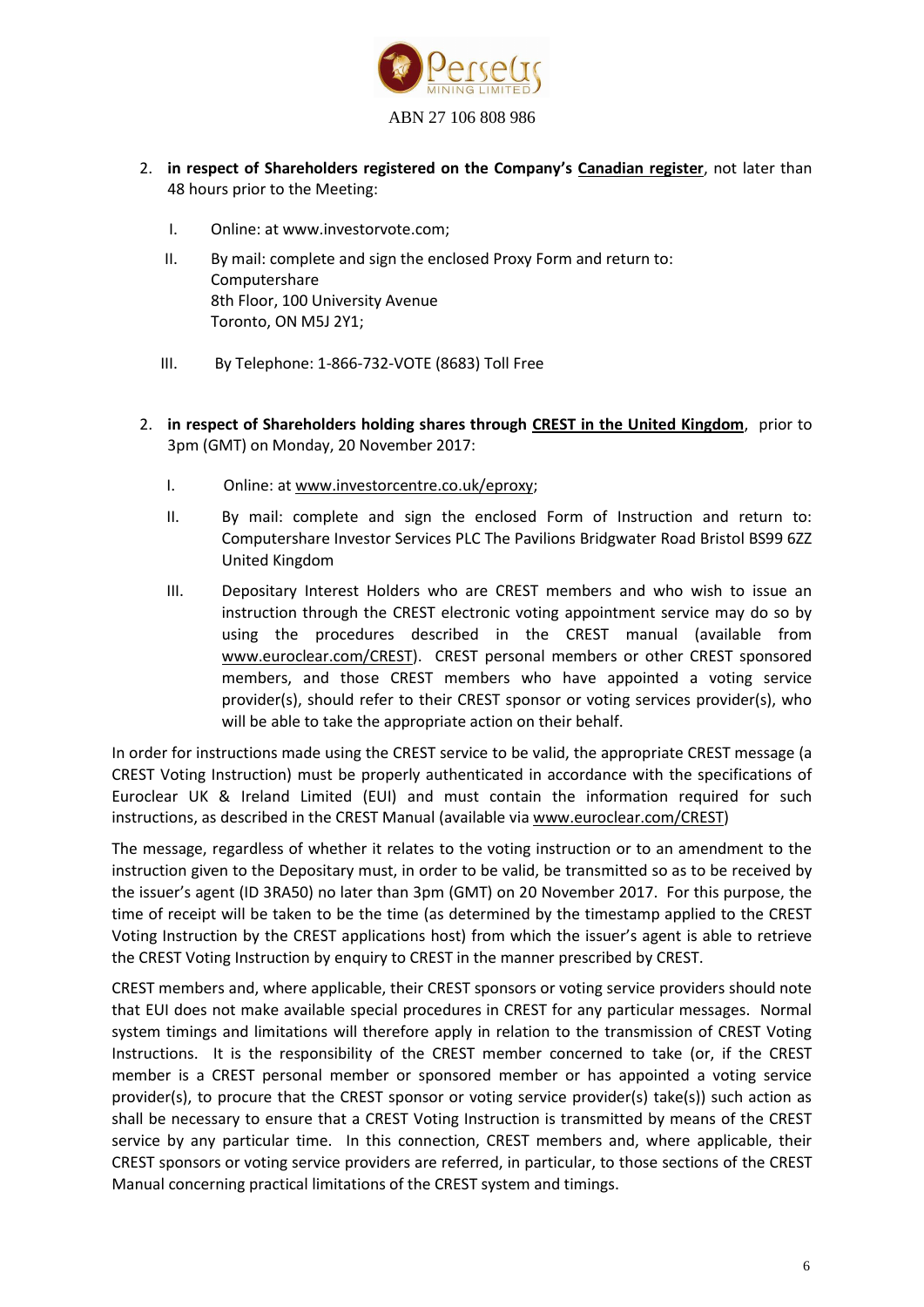

#### **Beneficial Shareholders**

Shareholders holding shares through the Corporate Sponsored Nominee in the United Kingdom, prior to 12pm (GMT) on Monday, 20 November 2017 may submit their voting intentions as follows:

- I. Online: at www.investorcentre.co.uk/eproxy;
- II. By mail: complete and sign the enclosed Form of Direction and return to: Computershare Investor Services PLC The Pavilions Bridgwater Road Bristol BS99 6ZZ United Kingdom.

If you are a beneficial Shareholder of the Company other than through Corporate Sponsored Nominee in the United Kingdom and receive these materials through your broker or through another intermediary, please complete and return the VIF or proxy in accordance with the instructions provided to you, by your broker, or by the other intermediary.

The board of directors of the Company (the "**Board**") has fixed 11 October 2017 as the record date for determining the registered Shareholders of the Company entitled to receive the Notice of Meeting and 5pm (Perth time) on Wednesday, 22 November 2017 as the record date for determining the Shareholders of the Company entitled to vote at the Meeting. However, any shareholder who acquires shares in the Company after 11 October 2017 can obtain a copy of the Notice of the Meeting and a Proxy Form by contacting the Company.

#### **By Order of the Board of Directors**

 $u \sim$ 

**Martijn Bosboom** Company Secretary Perth, Western Australia and Dated: 3 October 2017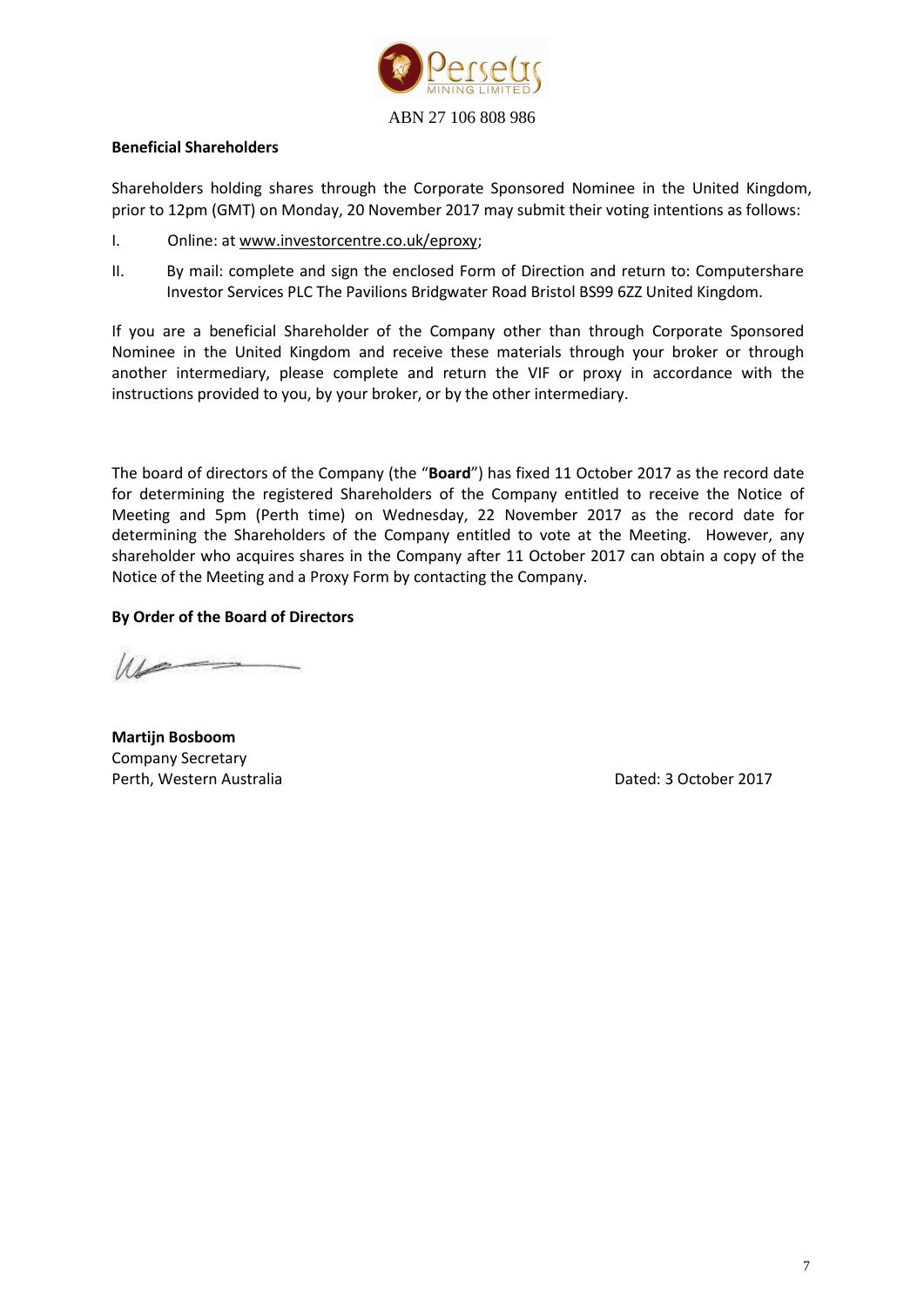

#### **EXPLANATORY MEMORANDUM**

This Explanatory Memorandum is furnished in connection with the solicitation of proxies by Perseus Mining Limited ("**Perseus**" or the "**Company**") for use at the annual general meeting of the holders of the ordinary shares (the "**Shares**") of the Company (the "**Shareholders**") to be held on Friday, 24 November 2017 at 3:00 pm (Perth time), and any adjournment thereof (the "**Meeting"**), at the place and for the purposes set forth in the accompanying notice of meeting (the "**Notice**").

In this Explanatory Memorandum, unless otherwise indicated all dollar amounts are expressed in Australian dollars. Unless otherwise stated, the information contained in this Explanatory Memorandum is as of the date of the Notice.

#### **EXPLANATORY MEMORANDUM**

This Explanatory Memorandum is intended to provide Shareholders with sufficient information to assess the merits of the matters set forth in the Notice attached hereto for approval at the Meeting. The directors recommend that Shareholders read this Explanatory Memorandum and Management Information Circular in full before making any decision regarding the matters set forth in the Notice.

#### **1. Financial Statements and Reports**

In accordance with the requirements of the Company's Constitution and the *Corporations Act 2001 (Cth)* Australia (the "**Corporations Act**")*,* the audited consolidated financial statements for the financial year ended 30 June 2017, together with the report of the auditor thereon and the Directors' Report (the "**Annual Report**"), will be tabled at the Meeting. Shareholders will have the opportunity at the Meeting to discuss the Annual Report, make comments and raise queries in relation to the Annual Report.

Representatives of the Company's auditors, Ernst & Young, will be present to take questions and comments from Shareholders about the conduct of the audit and the preparation and content of the audit report.

Companies are no longer required to mail out a hard copy of their annual report to shareholders except to those shareholders who have elected to receive a hard copy and notified the Company to that effect. Shareholders who have not already made such an election may obtain a hard copy of the Annual Report by contacting the Company. Alternatively, the Annual Report is available on the Company's website at www.perseusmining.com and may be downloaded or read online.

#### **2. Resolution 1 - Adoption of Remuneration Report**

Pursuant to section 250R(2) of the Corporations Act, the Company submits to Shareholders for consideration and adoption, by way of a non-binding resolution, its remuneration report for the year ended 30 June 2017 (the "**Remuneration Report**"). The Remuneration Report is a distinct section of the Annual Report which deals with the remuneration of directors and executives of the Company.

By way of summary, the Remuneration Report:

(a) explains the Company's remuneration policy and the process for determining the remuneration of its directors and executive officers;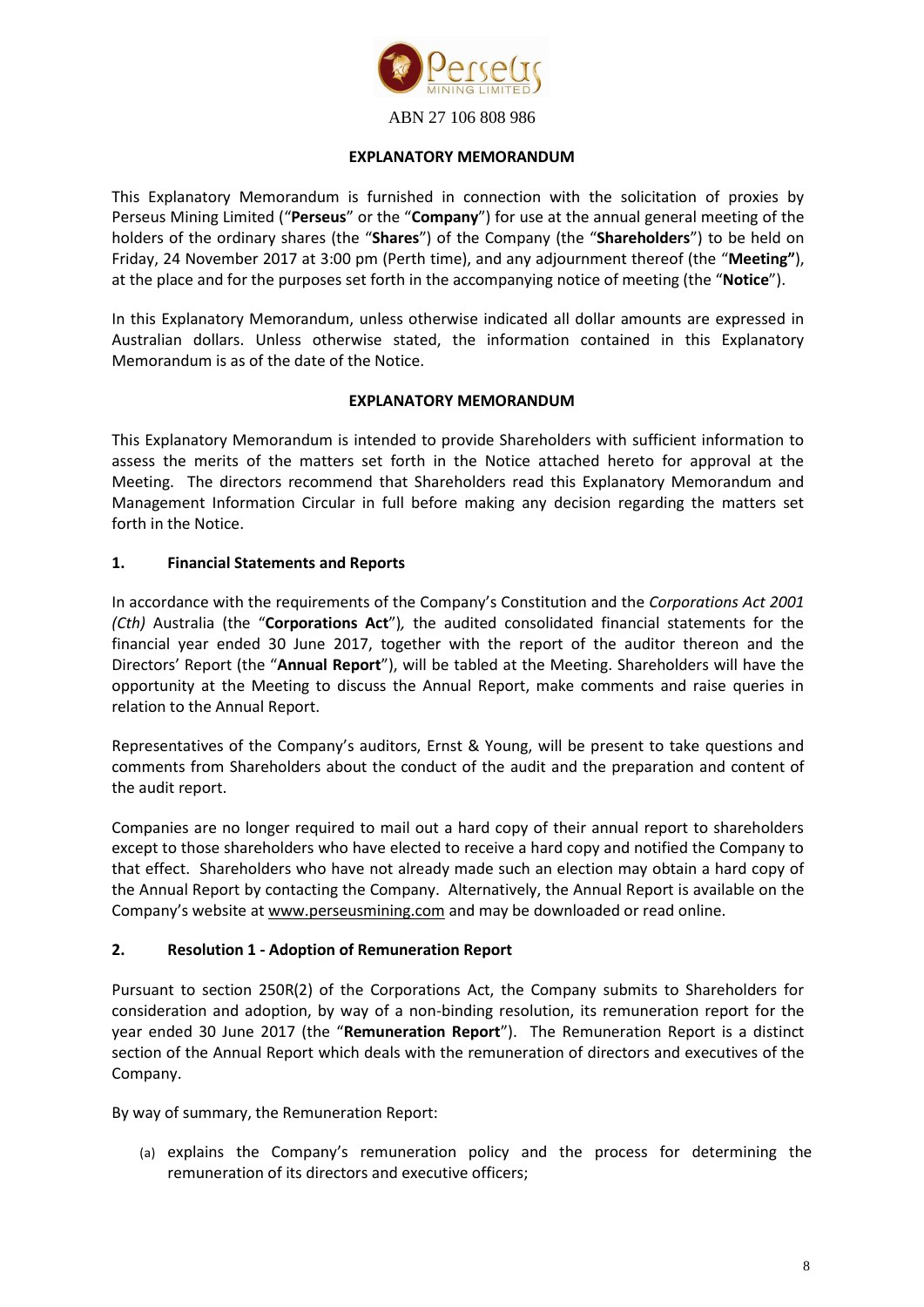

- (b) addresses the relationship between the Company's remuneration policy and the Company's performance; and
- (c) sets out the remuneration details for each director and executive officer named in the Remuneration Report for the financial year ended 30 June 2017.

The directors recommend that Shareholders vote in favour of the adoption of the Remuneration Report. As previously stated, this resolution is advisory only and does not bind the directors or the Company. However, the Board will take the outcome of the vote on this resolution into consideration when reviewing the remuneration practices and policies of the Company in the future.

The Chairman of the Meeting will provide Shareholders with reasonable opportunity at the Meeting to ask questions about, or to make comments on, the Remuneration Report.

If at least 25% of the votes cast at the Meeting on Resolution 1 are voted against adoption of the Remuneration Report, and then again at the Company's 2018 annual general meeting, the Company will be required to put to Shareholders a resolution at that meeting proposing the calling of a general meeting to consider the appointment of new directors of the Company ("**Spill Resolution**").

If more than 50% of Shareholders vote in favour of the Spill Resolution, the Company must convene a general meeting ("**Spill Meeting**") within 90 days of the Company's 2018 annual general meeting. All of the directors who are in office when the Company's 2018 Directors' Report is approved, other than the managing director of the Company, will cease to hold office immediately before the end of the Spill Meeting but may stand for re-election at the Spill Meeting.

*Chairman authorised to exercise undirected proxies*: Where Shareholders have appointed the Chair of the Meeting as their proxy, the Chair will vote in favour of Resolution 1 "Adoption of Remuneration Report" unless the Shareholder has expressly indicated a different voting intention. This is so notwithstanding that the resolution is connected directly or indirectly with the remuneration of a member of key management personnel, which includes the Chair.

#### **3. Resolutions 2 and 3 - Re-Election of Sean Harvey and Michael Bohm as Directors**

In accordance with the requirements of the Company's Constitution and the ASX Listing Rules, onethird of the directors of the Company (excluding the managing director and the new director appointed by the Board in September 2017), and those who were last re-elected more than three years ago, must retire from office at the Meeting but if they are eligible, may offer themselves for re-election. In accordance with these requirements, Mr Sean Harvey and Mr Michael Bohm retire at the Meeting. Being eligible, both Mr Harvey and Mr Bohm have offered themselves for re-election.

Details of Mr Harvey's and Mr Bohm's qualifications and experience are available in the Annual Report. Mr Harvey and Mr Bohm have both been a director of the Company since 2009. The Board considers both Mr Harvey and Mr Bohm to be independent.

#### **3. Resolution 4 - Re-Election of Sally-Anne Layman as a Director**

In accordance with the requirements of the Company's Constitution, directors who have been appointed by the Board since the previous annual general meeting, must retire from office at the Meeting but if they are eligible, may offer themselves for re-election. In accordance with these requirements, Ms Layman must retire at the Meeting. Being eligible, Ms Layman has offered herself for re-election.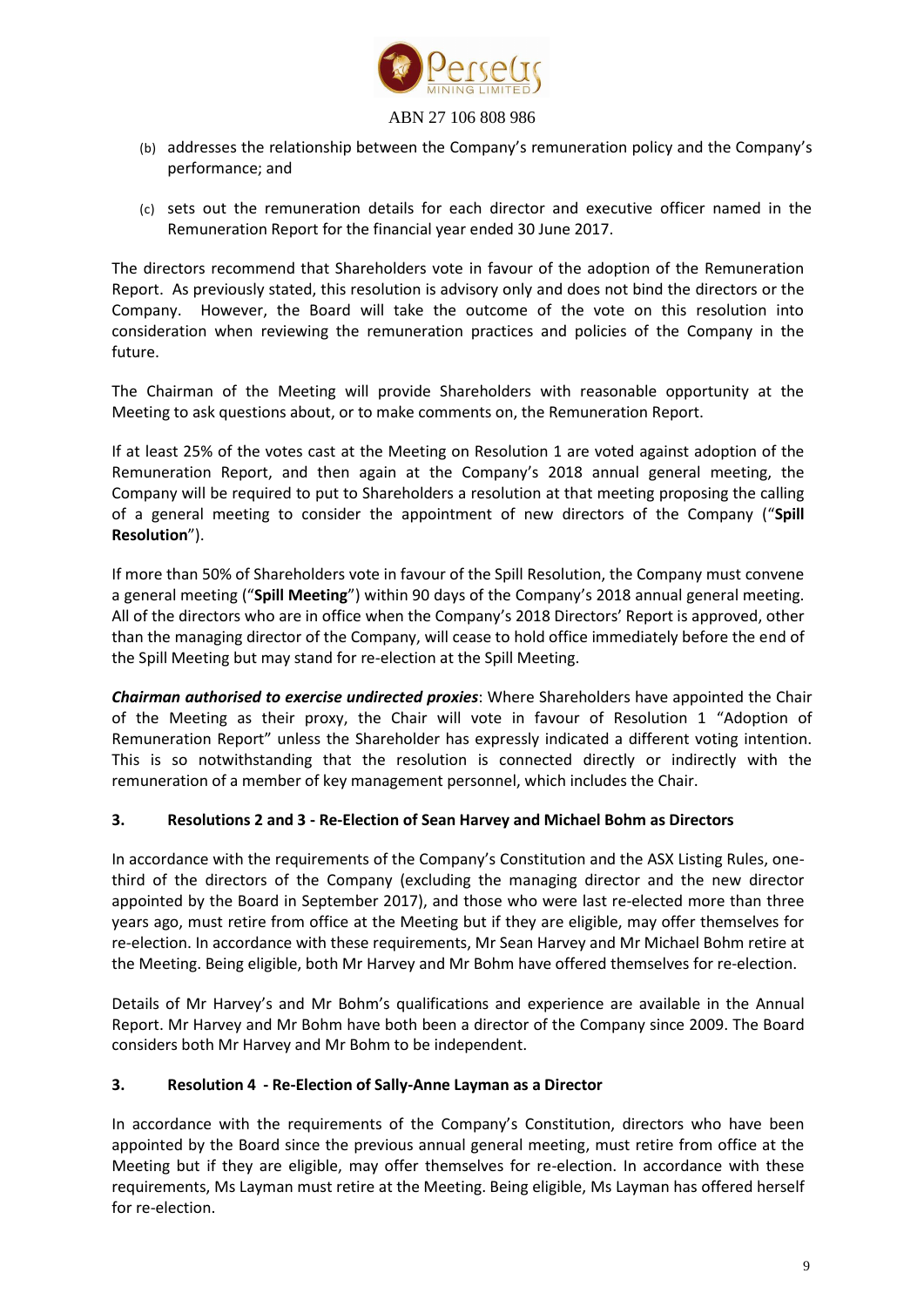

Ms Layman holds both a Bachelor of Commerce (Accounting) and a Bachelor of Engineering in Mining (Hons) and is currently a non-executive Director for a number of listed companies. Immediately prior to retiring from executive roles in 2016, Ms Layman spent 15 years working for the leading Australian investment bank Macquarie Limited with her most recent role being that of Division Director and Joint Head of the Perth office for the Metals, Mining and Agriculture Division.

Before Ms Layman was appointed, checks were undertaken in relation to her character, experience, criminal record and bankruptcy history. Those checks have not revealed any material adverse information in respect of her. The Board considers Ms Layman to be independent.

#### **Exemption from TSX Rules**

In reliance on Section 401.1 of the TSX Company Manual, the Company has sought and been granted an exemption from the requirements of Section 461.1 to 461.4 of the TSX Company Manual, the effect of which is that (i) not every director of the Company must submit himself for re-election at the Meeting; and (ii) the Company is not required to have a majority voting policy in respect of director elections. Effectively, the re-election of directors for the purposes of this Meeting is subject only to the requirements of the Company's Constitution, the ASX Listing Rules and the Corporations Act.

The Company sought the exemption on the basis that: (i) the Company's primary listing is the Australian Stock Exchange; (ii) the Company is incorporated in Australia; and (iii) less than 25% of trading volume in the Company's shares was on Canadian marketplaces. The Company will be required to notify the TSX of its continued reliance on the exemption before each successive annual general meeting.

The directors (excluding Messrs Harvey and Bohm and Ms Layman) recommend that Shareholders vote in favour of the re-election of Mr Harvey, Mr Bohm and Ms Layman.

#### **Resolution 5 - Renewal of Performance Rights Plan**

#### **Background**

The Company adopted the Performance Rights Plan (the "**PR Plan**") in November 2012. The PR Plan was established in order to provide incentive compensation to eligible employees, consultants or contractors of the Company and its subsidiaries as well as to assist the Company and its subsidiaries attract, motivate and retain qualified management personnel, employees and consultants. Rights granted under the PR Plan can vest and convert to Shares based on performance criteria specified by the Company when making an offer of such rights to eligible participants.

Pursuant to its rules, the ASX Listing Rules and TSX rules, the PR Plan is to be re-presented to shareholders for approval every three years. As some amendments were made to the PR Plan, Shareholder approval to renew the PR Plan, as amended, was obtained on 21 November 2014 for a further three year period to 21 November 2017 in accordance with the rules of the PR Plan, TSX Rules and ASX Listing Rule 7.2, Exception 9. The PR Plan presented to the Shareholders as this meeting is unchanged from the Plan approved for renewal in November 2014. The key features of the PR Plan are set out in **ATTACHMENT 1** and a full copy of the Plan may be obtained by contacting the Company. If the PR Plan is not approved by Shareholders in accordance with Resolution 5, the Company will not be able to grant further Performance Rights without the approval of Shareholders, but any Performance Rights currently outstanding will remain outstanding until their expiry date.

The directors recommend that Shareholders vote in favour of renewal of the PR Plan.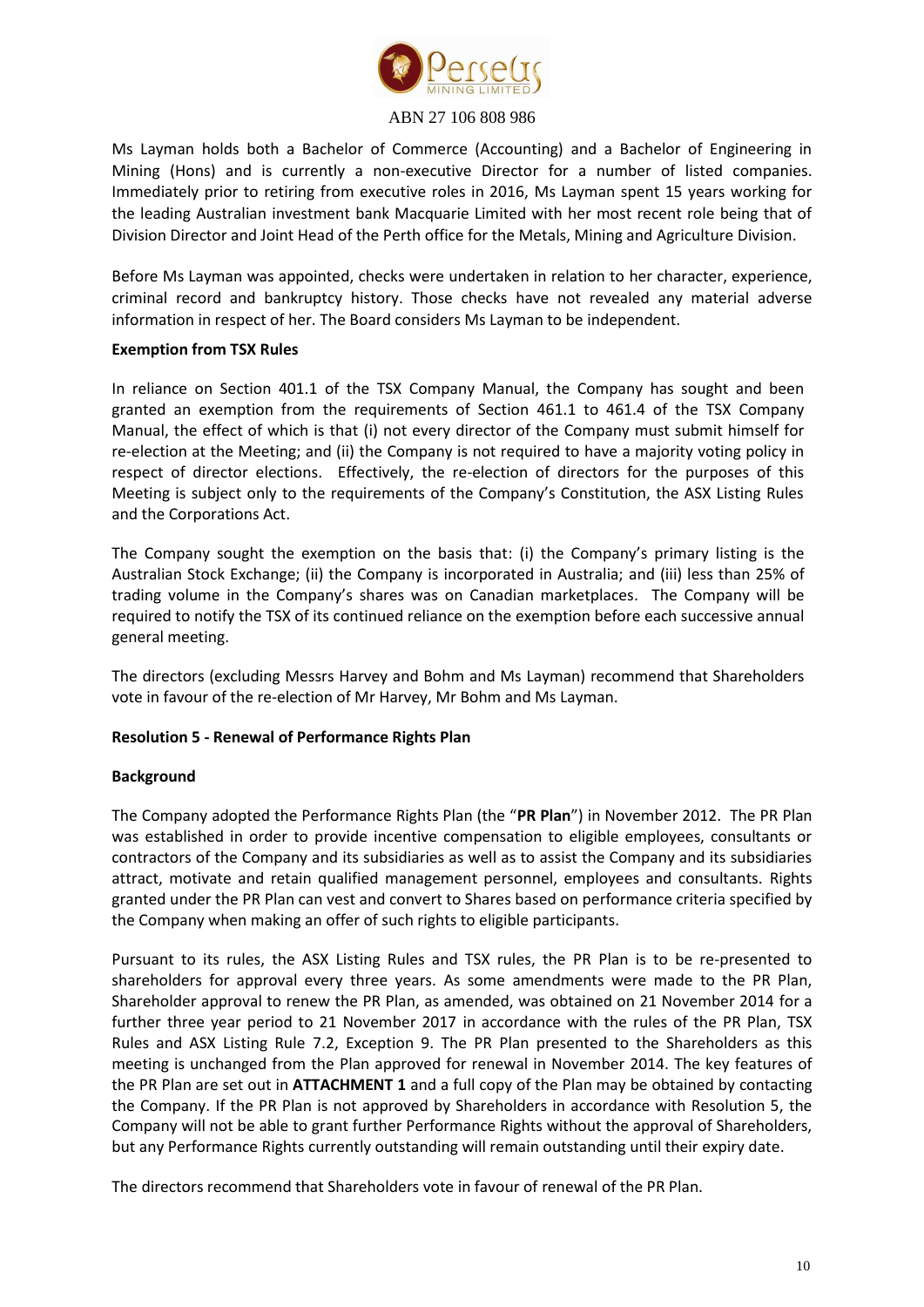

#### **Status of the Plan**

The table below shows the number of Performance Rights that have been issued under the PR Plan since the previous approval by Shareholders of the PR Plan, the number that is outstanding as at the date of this Notice, the number that has vested and the number that has expired.

| Grant date             | Performance period                      | Issued     | vested  | Cancelled due to<br>termination of<br>employment or<br>expired due to<br>vesting conditions<br>not met | Outstanding as at the date<br>of this Notice |
|------------------------|-----------------------------------------|------------|---------|--------------------------------------------------------------------------------------------------------|----------------------------------------------|
| 1 January 2015         | 1 January 2015 - 30<br><b>June 2016</b> | 750,000    | 375,000 | 375,000                                                                                                |                                              |
| 1 January 2015         | 1 January 2015 - 31<br>December 2017    | 750,000    |         | 500,000                                                                                                | 250,000                                      |
| 12 August 2015         | 1 July 2015-30 June<br>2017             | 4,975,000  |         | 4,975,000                                                                                              |                                              |
| 20<br>November<br>2015 | 1 July 2015 - 30 June<br>2017           | 800,000    |         | 800,000                                                                                                |                                              |
| 20<br>November<br>2015 | 1 July 2015 - 30 June<br>2018           | 500,000    |         |                                                                                                        | 500,000                                      |
| 13 January 2016        | 1 January 2016-31<br>December 2016      | 1,325,000  |         | 1,325,000                                                                                              |                                              |
| November<br>25<br>2016 | 1 July 2016-30 June<br>2017             | 1,241,668  |         | 1,241,668                                                                                              |                                              |
| November<br>25<br>2016 | 1 July 2016 - 31<br>December 2017       | 1,425,000  |         | 800,000                                                                                                | 625,000                                      |
| 25<br>November<br>2016 | 1 July - 31 March<br>2018               | 500,000    |         |                                                                                                        | 500,000                                      |
| 25<br>November<br>2016 | 1 July 2016-30 June<br>2018             | 991,666    |         | 125,000                                                                                                | 866,666                                      |
| 25<br>November<br>2016 | 1 July 2016 - 31<br>December 2018       | 5,700,000  |         | 400,000                                                                                                | 5,300,000                                    |
| November<br>25<br>2016 | 1 July 2016 - 30 June<br>2019           | 866,666    |         |                                                                                                        | 866.666                                      |
| 1 August 2017          | 1 July 2017 - 30 June<br>2020           | 8,958,334  |         | 200,000                                                                                                | 8,758,334                                    |
|                        | Total                                   | 28,783,334 | 375,000 | 10,741,668                                                                                             | 17,666,666                                   |

The key vesting condition for the grant of rights to date is the performance of the Company's total shareholder return ("TSR") against a peer group's TSR over the performance periods as shown in the above table. In addition, employees should have achieved at least a satisfactory rating in terms of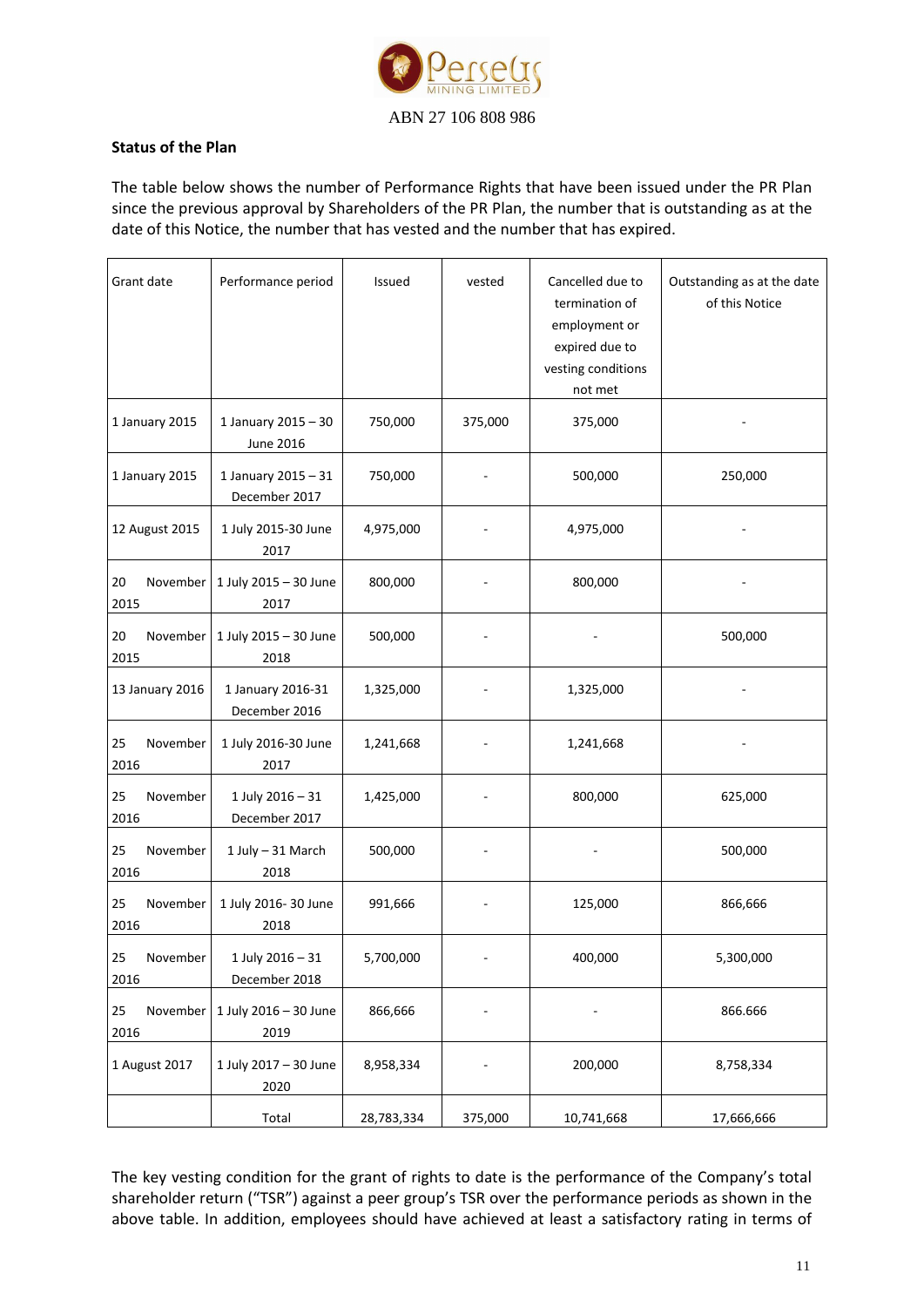

their individual performance. The PR Plan constitutes the long term incentive component of the total remuneration package for Perseus' staff.

The aggregate maximum number of Shares available for issuance under the PR Plan at any given time is 5% of the Company's currently outstanding Shares as at that time for the purposes of compliance with Australian law. Compliance with this 5% limit has to be by reference to all employee incentive plans in aggregate. At present, the PR Plan is the Company's only employee incentive plan.

The Company presently has 1,033,234,191 Shares on issue. Therefore, a maximum of 33,995,043 Shares can be reserved for issuance in aggregate under the PR Plan (which is equal to 5% of the issued and outstanding Shares on a non-diluted basis as of the date hereof less the performance rights on issue under the PR Plan (17,666,666)).

#### **4. Resolutions 6 and 7 - Approval of Issue of Performance Rights to Mr Quartermaine and Mr Carson**

Shareholder approval is being sought for the granting of Performance Rights ("**PRs**") to each of Mr Jeffrey Quartermaine and Mr Colin Carson, both executive directors of the Company.

The Directors, based on recommendations by the Board's Remuneration Committee, are seeking approval for the issue of:

- (i) 1,333,334 PRs to Mr Quartermaine, which, subject to satisfaction of vesting criteria, can convert to up to 1,333,334 fully paid ordinary shares; and
- (ii) 900,000 PRs to Mr Carson, which, subject to satisfaction of vesting criteria, can convert to up to 900,000 fully paid ordinary shares.

The Shares issuable upon exercise of the PRs to be granted to Messrs. Quartermaine and Carson represent 0.002% of the issued and outstanding Shares of the Company on the date hereof.

The PRs proposed for issue will be subject generally to the terms and conditions of the Performance Rights Plan, a copy of which may be obtained by contacting the Company and the key terms of which are summarised in **ATTACHMENT 1**. The proposed issue of PRs to Messrs Quartermaine and Carson is subject to approval of the PR Plan being renewed under Resolution 5 at this Meeting. The quantum of the PRs is determined by reference to the executives' total fixed remuneration ("TFR"). The "at risk" component of these executives' remuneration package is allocated into short term incentive ("STI") (up to 30% of TFR) subject to specified vesting criteria to be satisfied in a financial year and payable in cash and long term incentive ("LTI") (up to 40% of TFR. The LTI is payable through an issue of securities in the Company by way of, for example, participation in the Performance Rights Plan. The issue of PRs and their subsequent conversion, if any, to shares in the Company enables the alignment of the executives' interests with those of the Shareholders.

Following approval by shareholders at the Company's general meeting held in November 2015, PRs were issued to Messrs Quartermaine and Carson. The vesting conditions for the issue of PRs to Mr Carson were based on comparison of the Company's TSR performance over a two year period (1 July 2015 to 30 June 2017) against the two year average TSR of a group of 10 gold producers which are considered by Perseus to be its peers (based on market capitalization, precious metals and / or West African production focused) ("**Peer Group**"). The vesting conditions for the issue of PRs to Mr Quartermaine were intended to reflect a more long term incentive. Accordingly, for half of the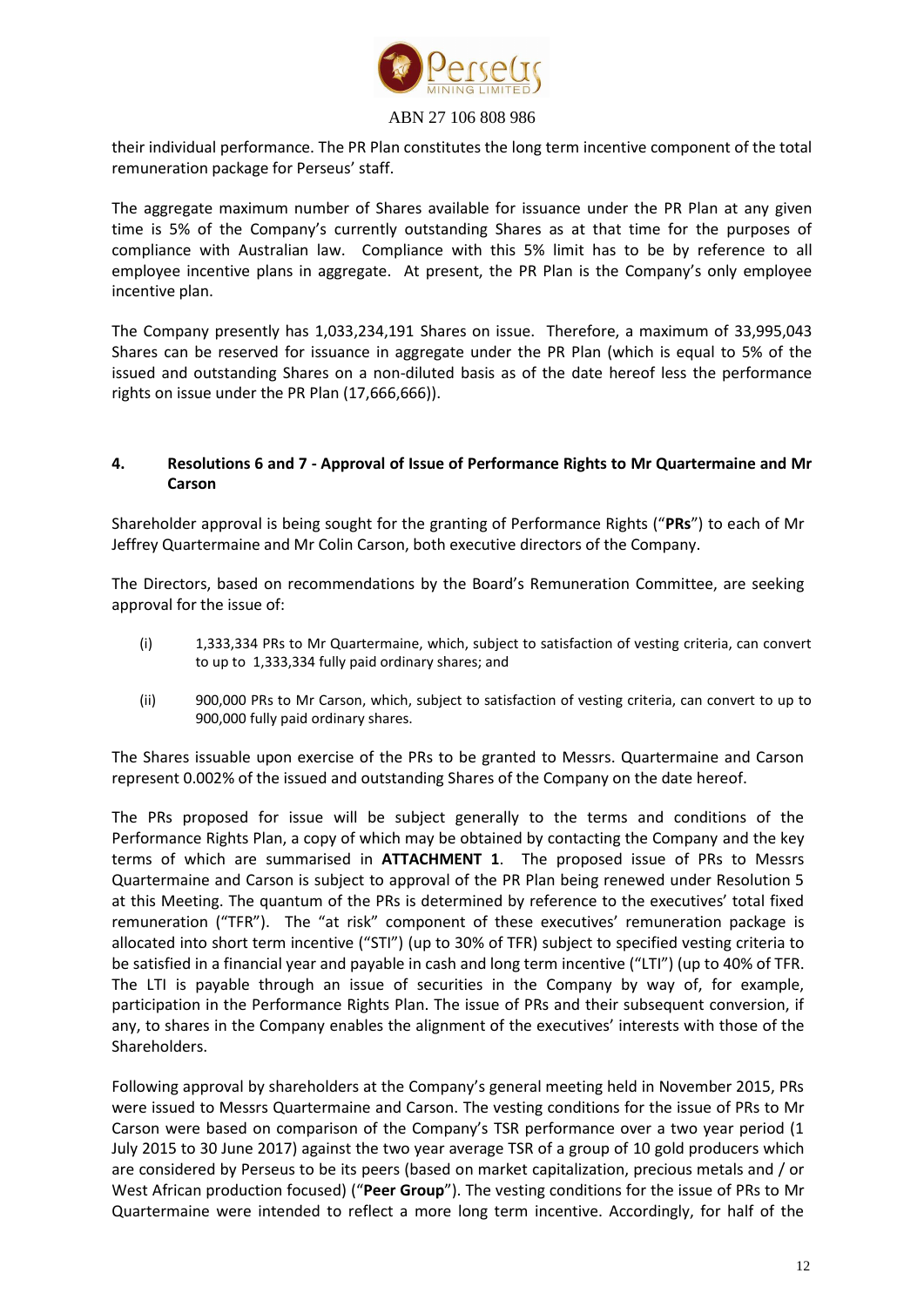

2015 PRs issued to Mr Quartermaine the Company's TSR performance over a two year period (1 July 2015 to 30 June 2017) were compared to the Peer Group. The PRs with a vesting date of 30 June 2017 did not vest due to the TSR vesting condition not having been met. The other half of PRs granted to Mr Quartermaine is measured on TSR performance over a three year period (1 July 2015 to 30 June 2018) compared to the Peer Group.

In November 2016 the Company issued PRs to a number of its employees and executives. Vesting conditions were intended to reflect the long term nature of securities based compensation but also reflect some shorter term incentive. Accordingly, for one third of the 2016 PRs the Company's TSR performance over a twelve month period (1 July 2016 to 30 June 2017) was to be compared to the twelve month average TSR of the Peer Group), one third of the 2016 PRs to be measured on TSR performance over a two year period (1 July 2016 to 30 June 2018) and one third of the 2016 PRs to be measured on TSR performance over a three year period (1 July 2016 to 30 June 2019). Following approval by shareholders at the Company's general meeting held in November 2016, PRs were issued to Messrs Quartermaine and Carson with the same vesting conditions.

In August 2017 the Company issued PRs to a number of its employees and executives ("**2017 PRs**"). A longer term approach was taken compared to previous grants with vesting conditions to be measured over a three year period (1 July 2017 to 30 June 2020) and to be compared to the three year average TSR of the Peer Group. The vesting conditions for the PRs for Messrs Quartermaine and Carson for which approval is sought at the Meeting are the same. The proposed allocation as a percentage of TFR takes into account that the proposed allocation covers an 18 month period rather than it being a one year allocation.

Subject to the Board's discretion described below and provided individual performance is rated as at least satisfactory the 2017 PRs would vest or be forfeited as follows:

- (i) If Perseus's TSR is  $< 50<sup>th</sup>$  percentile all PRs would be forfeited.
- (ii) If Perseus's TSR =  $50<sup>th</sup>$  percentile 50% of PRs would vest.
- (iii) If Perseus's TSR falls between the 50<sup>th</sup> to 75<sup>th</sup> percentiles the number of PRs to vest would be pro-rated between 50% and 100%.
- (iv) If Perseus's TSR is >75<sup>th</sup> percentile all PRs would vest.

However, the Board has the ultimate discretion to vest PRs even if performance conditions have not been met or to not vest PRs even if performance conditions have been met. The Board has not exercised its discretion to vest PRs where performance conditions had not been met but has in the past not vested PRs despite performance conditions having been met.

The Board believes that the grant of PRs with these vesting conditions to Messrs. Quartermaine and Carson will provide them, as the Company's senior executives, with incentive to achieve the long term performance objectives of the Company by aligning shareholder return objectives with the vesting of their PRs.

The PRs proposed for grant to the executives are subject to the terms and conditions of the PR Plan and are 'at risk' in view of the vesting conditions described above.

Shareholder approval is required under ASX Listing Rule 10.14 for the issue of 2017 PRs to these executives as they are Directors and therefore related parties of the Company. The Board has considered the application of Chapter 2E of the Corporations Act and has resolved that the reasonable remuneration exception provided by Section 211 of the Corporations Act is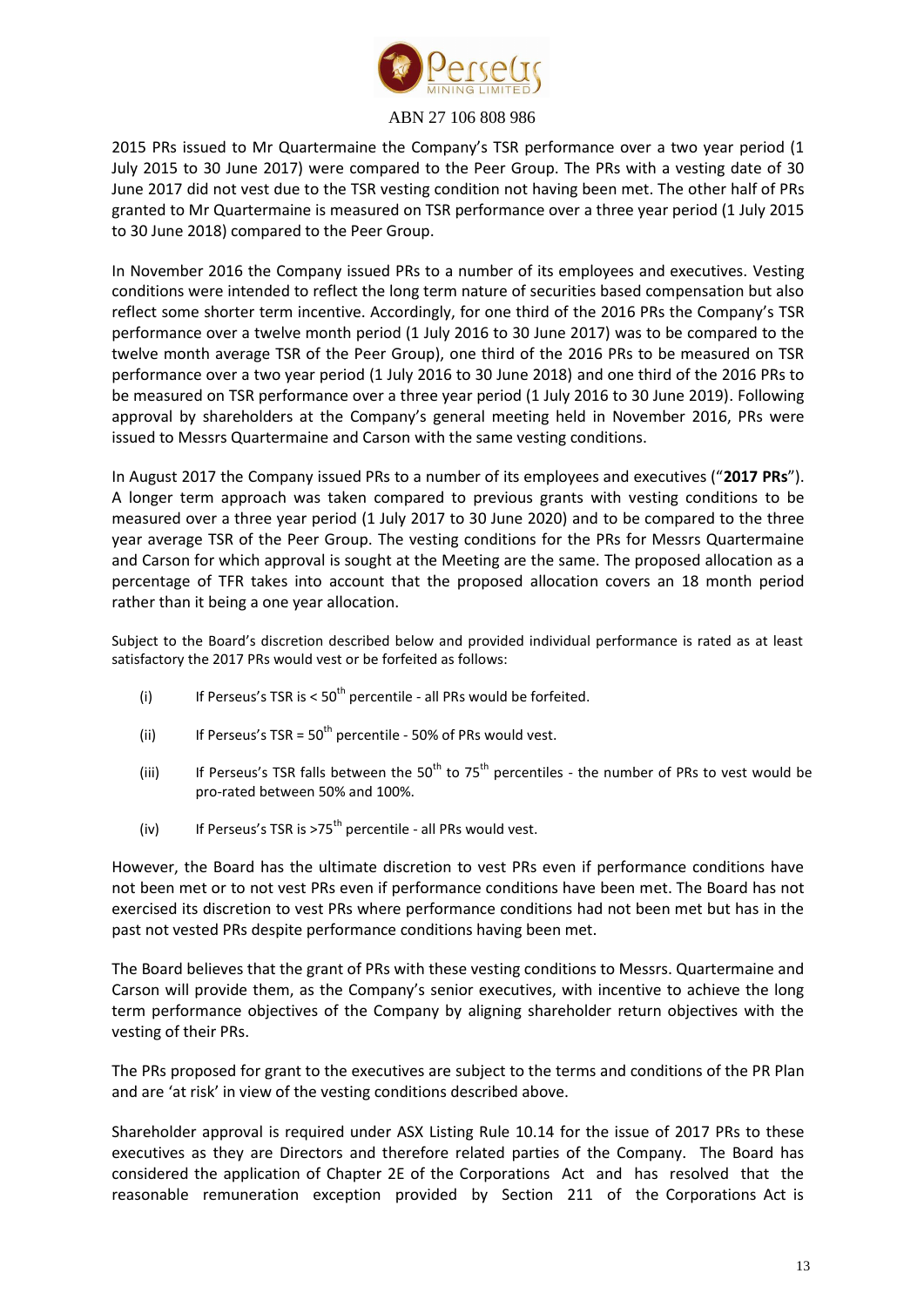

relevant in the circumstances and accordingly, the Company will not also seek approval for the issue of PRs to Mr Quartermaine and Mr Carson pursuant to Section 208 of the Corporations Act.

ASX Listing Rule 10.15 requires the following information to be provided in relation to the PRs proposed to be granted to Mr Quartermaine and Mr Carson pursuant to the PR Plan:

- (a) The number of PRs (and hence the maximum number of Shares) to be issued to Mr Quartermaine and Mr Carson is 1,333,334 and 900,000 respectively.
- (b) No consideration is payable by Mr Quartermaine and Mr Carson at the time of issue of the PRs or upon vesting thereof into ordinary shares.
- (c) The PR Plan is subject to approval this Meeting. At the date of this Notice, 1,166,666 PRs are held by Mr Quartermaine and 400,000 by Mr Carson. No PRs have been issued to non-executive directors.
- (d) Participation in the PR Plan is available to Eligible Participants, as defined in the PR Plan. Mr Quartermaine and Mr Carson have both been determined to be an Eligible Participant for the purposes of the PR Plan. Non-executive directors are not eligible to participate.
- (e) No loans will be made by the Company in connection with the issue of PRs to Mr Quartermaine and Mr Carson or their vesting, if any, into shares.
- (f) The PRs will be issued to Mr Quartermaine and Mr Carson as soon as practicable after the Meeting but no later than one year after the date of the Meeting (or such later date as permitted by ASX by way of a waiver from the Listing Rules). For both Mr Quartermaine and Mr Carson the PRs will have a vesting and measurement period from 1 July 2017 until 30 June 2020. Subject to satisfaction of vesting criteria (detailed elsewhere in this Explanatory Memorandum), conversion of PRs to Shares may occur after the end of the respective terms.
- (g) All other terms and conditions of PRs proposed for grant to Mr Quartermaine and Mr Carson are as described in the Performance Rights Plan, generally.
- (h) A voting exclusion statement in respect of Resolutions 6 and 7 is included in the Notice of Meeting.

The Board, excluding Mr Quartermaine and Mr Carson who have a vested interest in this matter, recommends that Shareholders vote in favour of the issue of PRs to these executive directors.

#### **5 Resolution 8 – Appointment of new auditor**

The Company sought tenders from global audit firms able to carry out the audit function for the Company and its overseas subsidiaries. PWC's tender submission was considered the most beneficial to the Company. Consequently, Ernst & Young has resigned as the Company's auditors and PWC has consented to take on the role of Company auditors.

PWC needs to be approved for appointment as the replacement auditor at the Meeting. A copy of the Notice of Nomination of PWC is included with this Notice in **ATTACHMENT 2**.

Shareholders will be asked to vote on the appointment of PWC as the Company's auditor effective from the Meeting.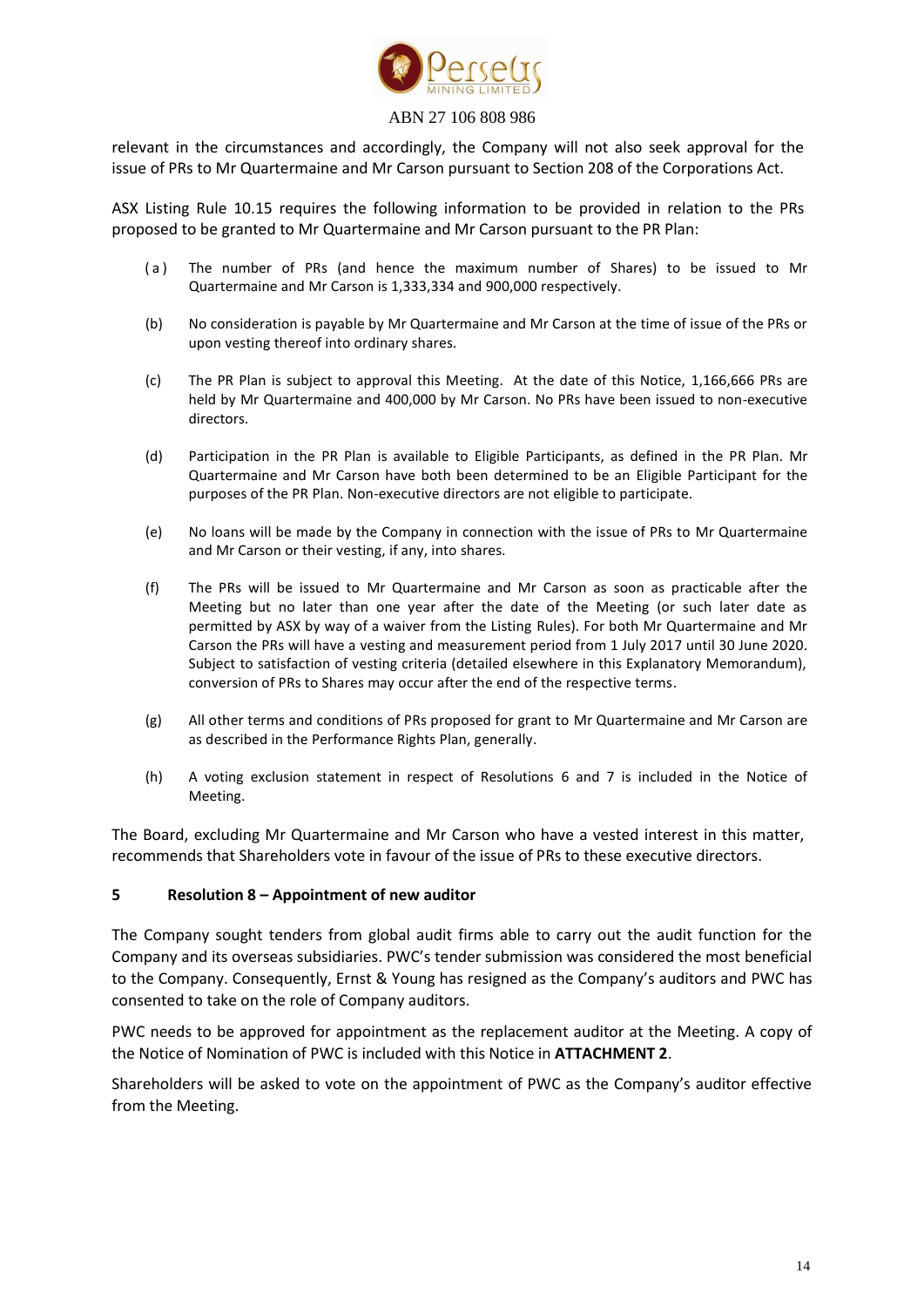

#### **Other Business**

Management is not aware of any other business to come before the Meeting other than as set forth in the accompanying Notice. If any other business properly comes before the Meeting, it is the intention of the persons named in the form of proxy to vote the Shares represented thereby in accordance with their best judgment on such matter.

#### **INFORMATION FOR CANADIAN HOLDERS**

#### **Designated Foreign Issuer Status**

The Company confirms that it is a designated foreign issuer as defined in National Instrument 71- 102 – Continuous Disclosure and Other Exemptions Relating to Foreign Issuers and is subject to Australian law and the regulatory requirements of the ASX. As a result, the Company does not include a management information circular pursuant to National Instrument 51-102 - Continuous Disclosure Obligations ("NI 51-102") in this Notice of Meeting.

#### **Advice for Beneficial Holders**

Shares may not be registered in the Shareholder's name but in the name of an intermediary (which is usually a bank, trust company, securities dealer or broker, or a clearing agency in which an intermediary participates). **A non-registered Shareholder cannot be recognized at the Meeting for the purpose of voting his Shares unless such holder is appointed by the applicable intermediary as a proxyholder.**

The Company is distributing Meeting materials to non-objecting beneficial owners in accordance with National Instrument 54-101 – *Communications with Beneficial Shareholders* ("**NI 54-101**"). Persons who are objecting beneficial owners for the purposes of NI 54-101 will not receive Meeting materials unless the beneficial owner's intermediary assumes the cost of delivery.

Non-registered Shareholders who receive meeting materials will be given a voting instruction form (a "**VIF**") which must be completed and signed by the non-registered Shareholder in accordance with the instructions noted on it. In this case, the mechanisms described above for registered Shareholders cannot be used and the instructions on the VIF **must** be followed (which in some cases may allow completion of the VIF by telephone or the Internet). The VIF is provided instead of a proxy. By returning the VIF in accordance with its instructions, a non-registered owner is able to instruct the registered Shareholder how to vote on behalf of the non-registered owner.

The purpose of these procedures is to allow non-registered Shareholders to direct the voting of the shares that they own but that are not registered in their name. Should a non-registered Shareholder wish to attend and vote at the Meeting in person (or have another person attend and vote on his behalf), the non-registered Shareholder should carefully follow the instructions provided on the VIF.

Proxies returned by intermediaries as "non-votes" because the intermediary has not received instructions from the non-registered Shareholder with respect to the voting of certain shares or, under applicable stock exchange or other rules, the intermediary does not have the discretion to vote those Shares on one or more of the matters that come before the Meeting, will be treated as not entitled to vote on any such matter and will not be counted as having those Shares voted in respect of any such matter.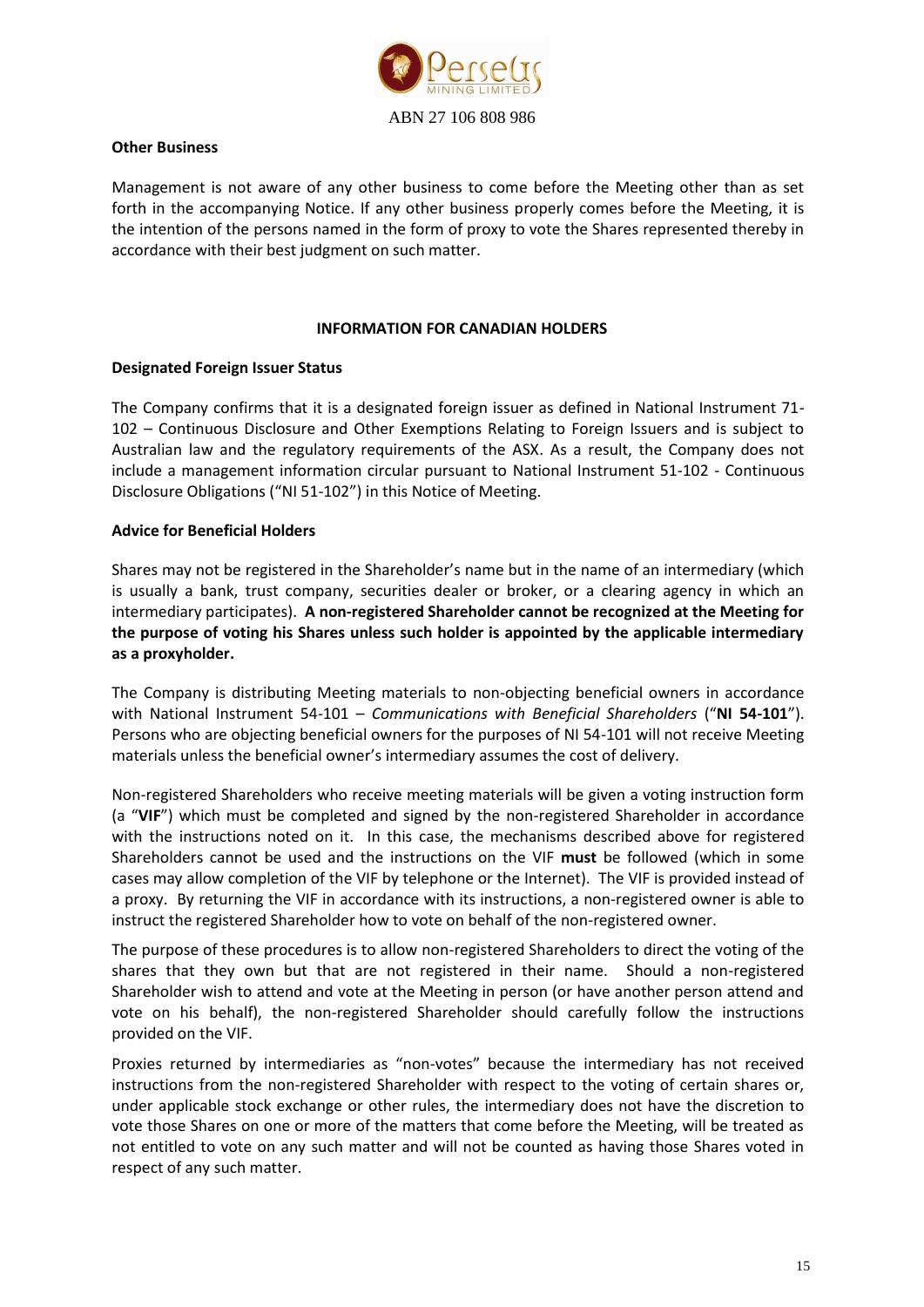

## **Notice-and-access Delivery**

The Company is using the notice-and-access model for the delivery of meeting materials to both its beneficial and registered shareholders on its Canadian share register in respect of the Meeting. Under notice-and-access, instead of receiving paper copies of this Notice of Meeting and the Annual Report for the year ended June 30, 2017 (collectively, the "Meeting Materials"), shareholders will be able to access the Meeting Materials electronically. Paper copies should be requested by no later than November 9, 2017. The webhost for Notice and access is [http://www.perseusmining.com/2018\\_agm\\_materials.117.html](http://www.perseusmining.com/2018_agm_materials.117.html) and the phone number 1-866-962-0498 within North America and outside North America (514) 982-8716.

A separate notice has already been issued to Shareholders providing prescribed information required under the notice-and-access model. Shareholders will continue to receive a proxy or voting instruction form, as applicable, enabling them to vote at the Meeting. The use of this alternative means of delivery is more environmentally friendly as it will help reduce paper use and it will also reduce the Company's printing and mailing costs.

#### **APPROVAL OF THIS EXPLANATORY MEMORANDUM**

The contents and the sending of this Explanatory Memorandum have been approved by the directors of the Company.

**By order of the Board of Directors**

**Mr Martijn Bosboom** Company Secretary Dated: 3 October 2017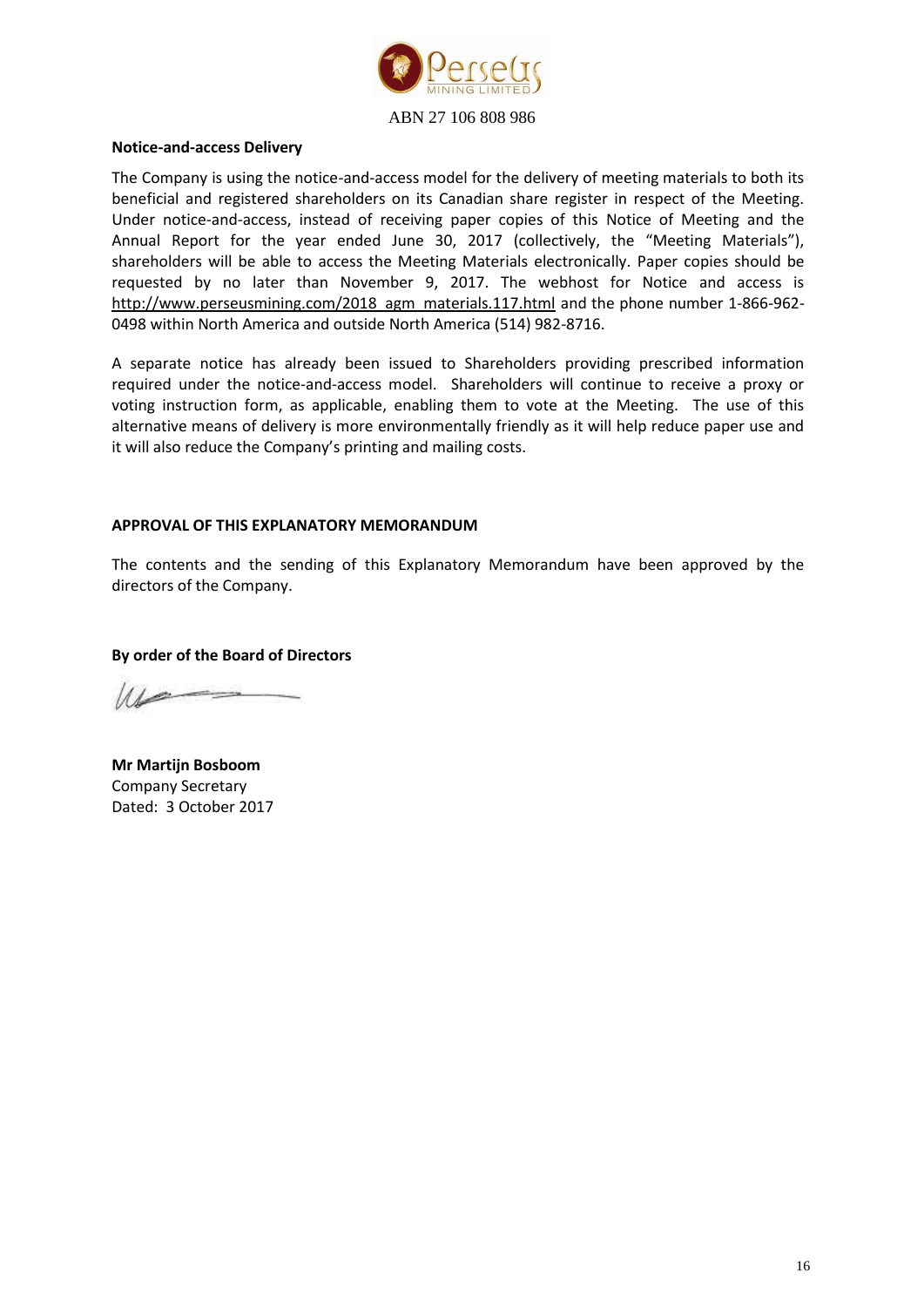

#### **KEY TERMS OF THE PERSEUS MINING LIMITED PERFORMANCE RIGHTS PLAN**

The current version of the PR Plan was approved by shareholders at the AGM in November 2014 and applies to all Performance Rights currently on issue.

- (i) Participation: The Performance Rights Plan is available to Eligible Participants, as defined below, of the Company and its related bodies corporate, as such term is defined in the Corporations Act (collectively, the "**Group**" and each a "**Group Member**"). Eligible Participants are full and part-time employees and directors of a Group Member, and Eligible Contractors (collectively, "**Eligible Participants**"). An Eligible Contractor means an individual, or company, that has performed work for a Group Member for more than 12 months and received 80% or more of its income from a Group Member. No payment is required for a grant of Performance Rights, nor for the conversion of the Performance Rights to ordinary shares.
- (ii) Maximum Number Issuable: An invitation to apply for Performance Rights will not be made where the grant of Performance Rights contemplated by the invitation would result in the Company exceeding the limit that applies under ASIC Class Order 03/184 (replaced by Class Order 14/1000 in 2014) or any subsequent or replacement class order in respect of new issues of securities under employee share schemes. The limit that currently applies is 5% of the issued capital of the Company. The Performance Rights Plan also provides that the maximum number of Shares that may be issuable pursuant to Performance Rights under the Performance Rights Plan, together with all of the Company's other previously established or proposed security based compensation arrangements, shall not exceed 10% of the Company's total issued shares from time to time. The Performance Rights Plan does not set out a maximum number of Performance Rights that may be granted to insiders of the Company or to any one person or company.
- (iii) Vesting: Vesting conditions may be determined by the Board at the time an invitation is made, and may include a minimum employment term. Performance Rights may not be exercised until vesting conditions, as specified in the invitation, have been met. The Board has the discretion not to impose vesting conditions. As described further in item (xi) below, the Board has the power to amend or waive vesting conditions.
- (iv) Lapse: Unless the Board determines otherwise in its absolute discretion, a Performance Right will lapse on the earliest to occur of: (a) a purported transfer, assignment, mortgage, charge, disposition of or encumbrance of the Performance Right, other than with the prior written consent of the Board; (b) the holder of such Performance Right (a "**Performance Rights Holder**") ceasing to be an Eligible Person for any reason, subject to the provisions described below; (c) a determination by the Board that a Performance Rights Holder has acted fraudulently or dishonestly or is in breach of his or her obligations to any Group Member; (d) subject to any automatic vesting in accordance with the Performance Rights Plan, if applicable vesting conditions have not been met in the prescribed period; (e) the expiry date set out in the related invitation; or (f) the seventh anniversary of the grant of the Performance Right.
- (v) Cessation of Entitlement –Death or Ill Health: Subject to any invitation's terms and conditions, if a holder of a Performance Right ceases to be an Eligible Person due to ill health or death, then (a) if all relevant vesting conditions are met or no vesting conditions are imposed, Performance Rights may be exercised (by the personal representatives in the case of death) until it lapses in accordance with the terms of the Performance Rights Plan; or (b) if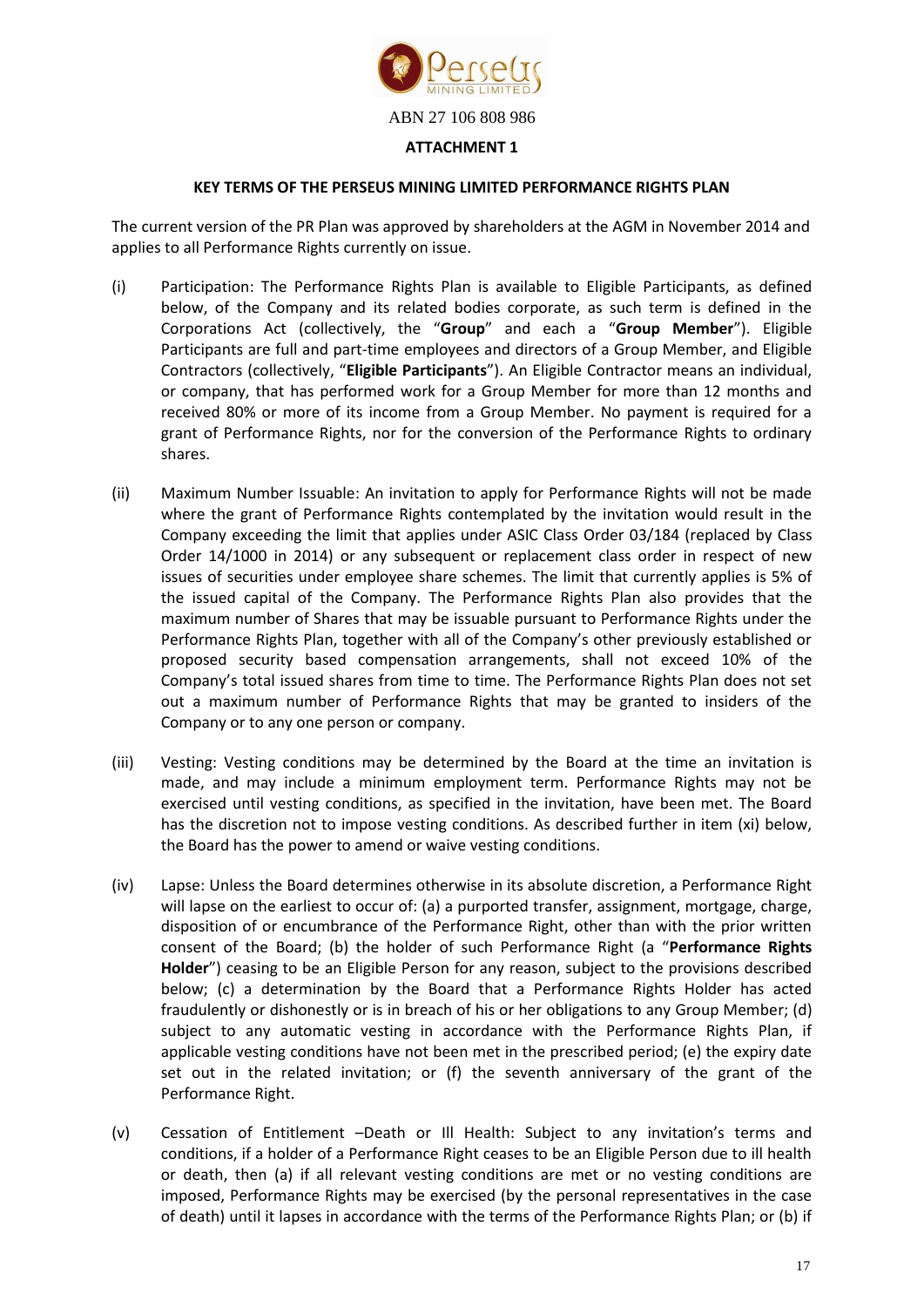

any relevant vesting conditions have not been met, the Performance Rights will automatically lapse immediately upon the Performance Rights Holder ceasing to be an Eligible Participant, unless the Board determines otherwise that all or a portion of those Performance Rights immediately vest, notwithstanding non-fulfilment of the vesting conditions.

- (vi) Cessation of Entitlement Termination for Cause: Subject to any invitation's terms and conditions, if the holder of a Performance Right is terminated for cause, then (a) if all relevant vesting conditions are met or no vesting conditions are imposed, the right to exercise Performance Rights is immediately suspended for a period of 10 Business Days, during which period the Board may determine to lift the suspension and allow such Performance Rights to be exercisable for a period of 20 Business Days after the holder ceases to be an Eligible Participant, following which such Performance Rights will lapse (however, if the Board does not determine to lift the suspension, the Performance Rights will automatically lapse at the end of the 10 Business Day suspension); or (b) if any relevant vesting conditions have not been met, the Performance Rights will lapse on the day the holder ceases to be an Eligible Participant.
- (vii) Cessation of Entitlement Termination by Consent or Cessation of Employment for Other Reasons: Subject to any invitation's terms and conditions, if a holder of a Performance Right ceases to be an Eligible Participant (a) by their own volition, with the written consent of the Board; (b) by reason of redundancy; or (c) for reasons other than ill health or death, termination for cause or by consent, or redundancy, then: (A) if all relevant vesting conditions are met or no vesting conditions are imposed, the Performance Rights may be exercised for a period of 20 Business Days after the holder ceases to be an Eligible Person, following which such Performance Rights will lapse; or (B) if any relevant vesting conditions have not been met, the Performance Rights will lapse on the day the Performance Rights Holder ceases to be an Eligible Participant, unless the Board determines otherwise that all or a portion of those Performance Rights immediately vest, notwithstanding non-fulfilment of the vesting condition.
- (viii) Change of Control: Subject to the terms and conditions of a grant of a Performance Right, unvested Performance Rights automatically vest and are automatically exercised on the occurrence of a change of control.
- (ix) Winding up/Reorganisation: The Board may, in its absolute discretion, permit the exercise of Performance Rights, irrespective of whether the relevant vesting conditions have been met, during such period as the Board determines where the Company passes a resolution for voluntary winding up or an order is made for the Company's compulsory winding up. In the event of any reorganisation (including consolidation, subdivision, reduction or return) of the issued shares, the number of Performance Rights to which each Performance Rights Holder is entitled will be adjusted in the manner provided for in the listing rules applicable at the time the reorganisation comes into effect.
- (x) Assignability: Performance Rights will be transferable or assignable only with the prior written consent of the Board, which may be withheld in its absolute discretion. If a holder of a Performance Right purports to transfer, assign, mortgage, charge or otherwise dispose of or encumber any Performance Rights without Board consent, the Performance Rights immediately lapse. Performance Rights are transferable to the extent necessary to allow exercise by personal representatives pursuant to the Performance Rights Plan in the event of death of the holder.
- (xi) Amendments: Subject to the rules of the TSX and ASX, the Board may at any time amend or add to all or any of the provisions of the Performance Rights Plan, or the terms or conditions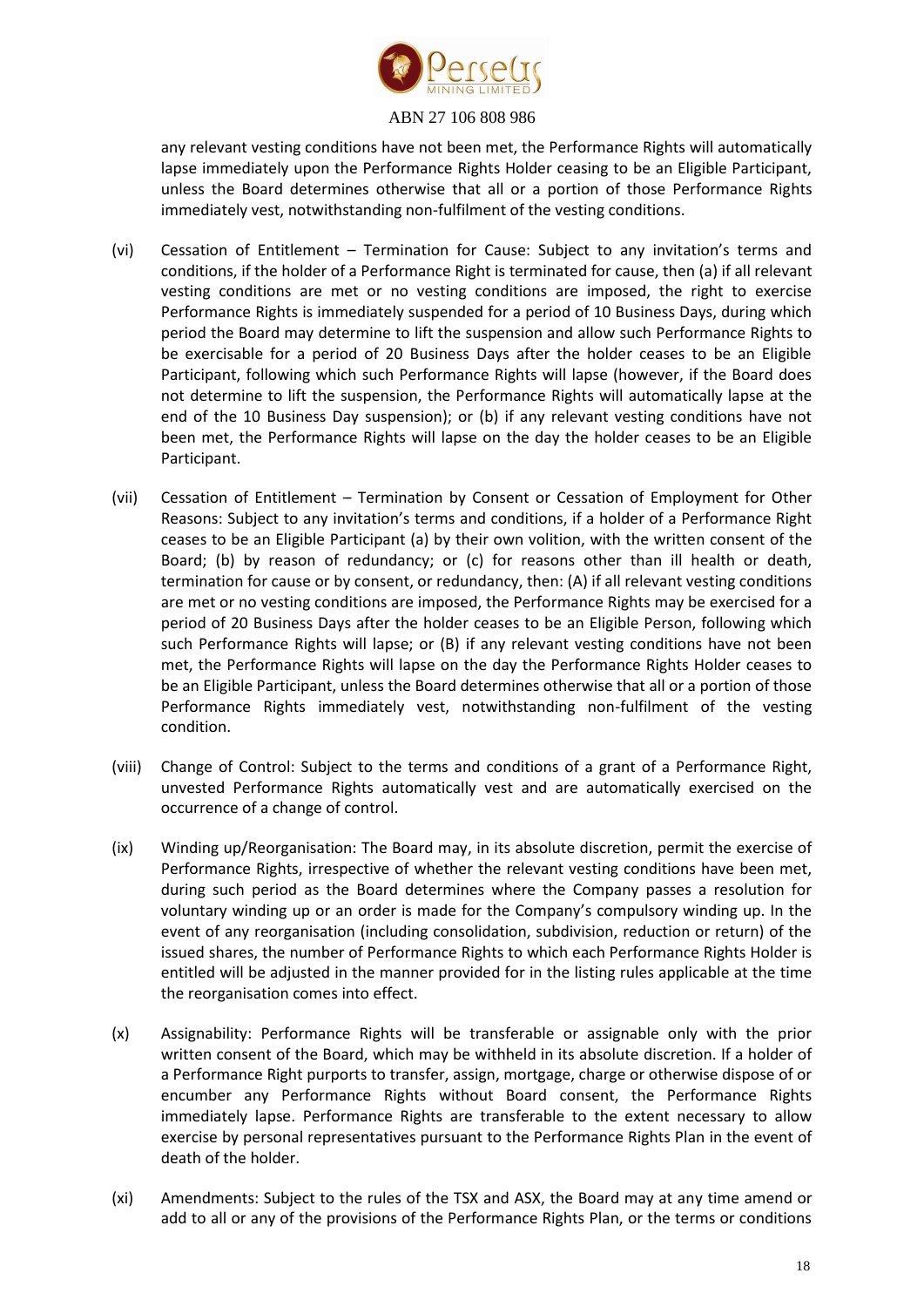

of any Performance Right granted under the Performance Rights Plan, including vesting conditions. Specifically, the Board may amend provisions of the Performance Rights Plan, or the terms or conditions of any Performance Right, for the purposes described as items (a), (b) or (c) below and amend or waive vesting conditions, without shareholder approval. Despite the foregoing, no amendment may be made to the terms of a Performance Right without the consent of the holder of the Performance Right if the effect of the amendment is to reduce the rights of the holder of such Performance Right, other than an amendment introduced primarily (a) for the purpose of complying with present or future legislation or regulations applicable to the Company or the Performance Rights Plan; (b) to correct any manifest error or mistake; or (c) to take into consideration adverse tax implications in respect of the Performance Rights Plan.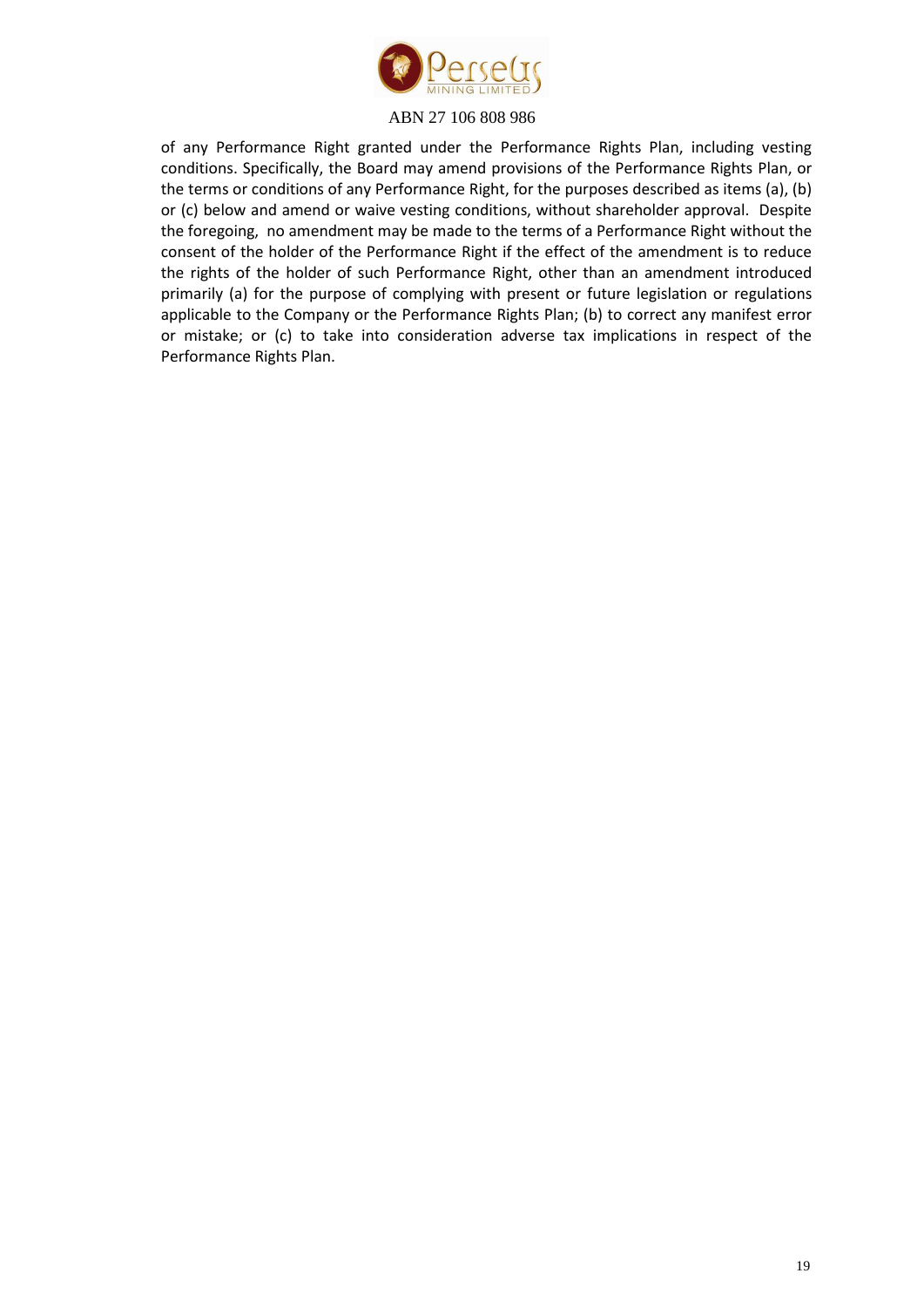

### **ATTACHMENT 2**

#### **NOTICE OF AUDITOR NOMINATION**

The Secretary Perseus Mining Limited Level 2, 437 Roberts Road Subiaco, WA 6008 Australia

22 September 2017

## *Subject: Nomination of Auditor*

Dear Sir

In accordance with the provisions of section 328B of the Corporations Act 2001, I, Colin Carson, being a member of Perseus Mining Limited, hereby nominate PricewaterhouseCoopers for appointment as auditor of that company.

Yours faithfully

lin Carson

Colin Carson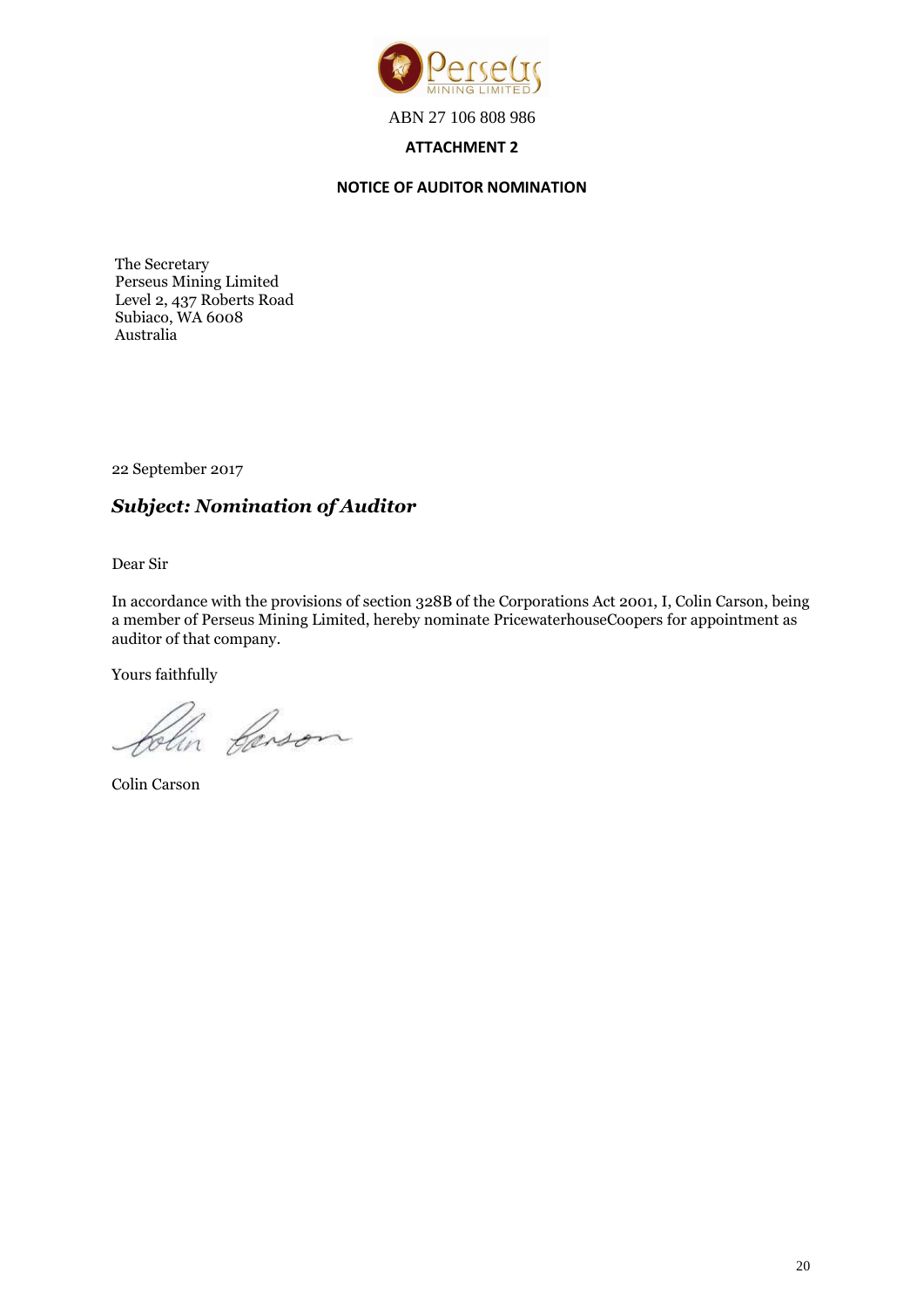

PRU

MR SAM SAMPLE FLAT 123 123 SAMPLE STREET THE SAMPLE HILL SAMPLE ESTATE SAMPLEVILLE VIC 3030

### **Lodge your vote:**

**Online:** www.investorvote.com.au  $\boxed{\Box}$ 



Computershare Investor Services Pty Limited GPO Box 242 Melbourne Victoria 3001 Australia

Alternatively you can fax your form to (within Australia) 1800 783 447 (outside Australia) +61 3 9473 2555

For Intermediary Online subscribers only (custodians) www.intermediaryonline.com

#### **For all enquiries call:**

(within Australia) 1300 850 505 (outside Australia) +61 3 9415 4000

## **Proxy Form**

\* S0000112<br>S0000112<br>S0000112



沁

# **Vote and view the annual report online**

Go to www.investorvote.com.au **or** scan the QR Code with your mobile device. Follow the instructions on the secure website to vote. •

#### **Your access information that you will need to vote:**

#### **Control Number: 999999**

#### **SRN/HIN: I9999999999 PIN: 99999**

PLEASE NOTE: For security reasons it is important that you keep your SRN/HIN confidential.

# **For your vote to be effective it must be received by 3:00pm (Perth time) Wednesday 22nd November 2017**

#### **How to Vote on Items of Business**

All your securities will be voted in accordance with your directions.

#### **Appointment of Proxy**

**Voting 100% of your holding:** Direct your proxy how to vote by marking one of the boxes opposite each item of business. If you do not mark a box your proxy may vote or abstain as they choose (to the extent permitted by law). If you mark more than one box on an item your vote will be invalid on that item.

**Voting a portion of your holding:** Indicate a portion of your voting rights by inserting the percentage or number of securities you wish to vote in the For, Against or Abstain box or boxes. The sum of the votes cast must not exceed your voting entitlement or 100%.

**Appointing a second proxy:** You are entitled to appoint up to two proxies to attend the meeting and vote on a poll. If you appoint two proxies you must specify the percentage of votes or number of securities for each proxy, otherwise each proxy may exercise half of the votes. When appointing a second proxy write both names and the percentage of votes or number of securities for each in Step 1 overleaf.

**A proxy need not be a securityholder of the Company.**

## **Signing Instructions for Postal Forms**

**Individual:** Where the holding is in one name, the securityholder must sign.

**Joint Holding:** Where the holding is in more than one name, all of the securityholders should sign.

**Power of Attorney:** If you have not already lodged the Power of Attorney with the registry, please attach a certified photocopy of the Power of Attorney to this form when you return it.

**Companies:** Where the company has a Sole Director who is also the Sole Company Secretary, this form must be signed by that person. If the company (pursuant to section 204A of the Corporations Act 2001) does not have a Company Secretary, a Sole Director can also sign alone. Otherwise this form must be signed by a Director jointly with either another Director or a Company Secretary. Please sign in the appropriate place to indicate the office held. Delete titles as applicable.

#### **Attending the Meeting**

Bring this form to assist registration. If a representative of a corporate securityholder or proxy is to attend the meeting you will need to provide the appropriate "Certificate of Appointment of Corporate Representative" prior to admission. A form of the certificate may be obtained from Computershare or online at www.investorcentre.com under the help tab, "Printable Forms".

**Comments & Questions:** If you have any comments or questions for the company, please write them on a separate sheet of paper and return with this form.



**XX**